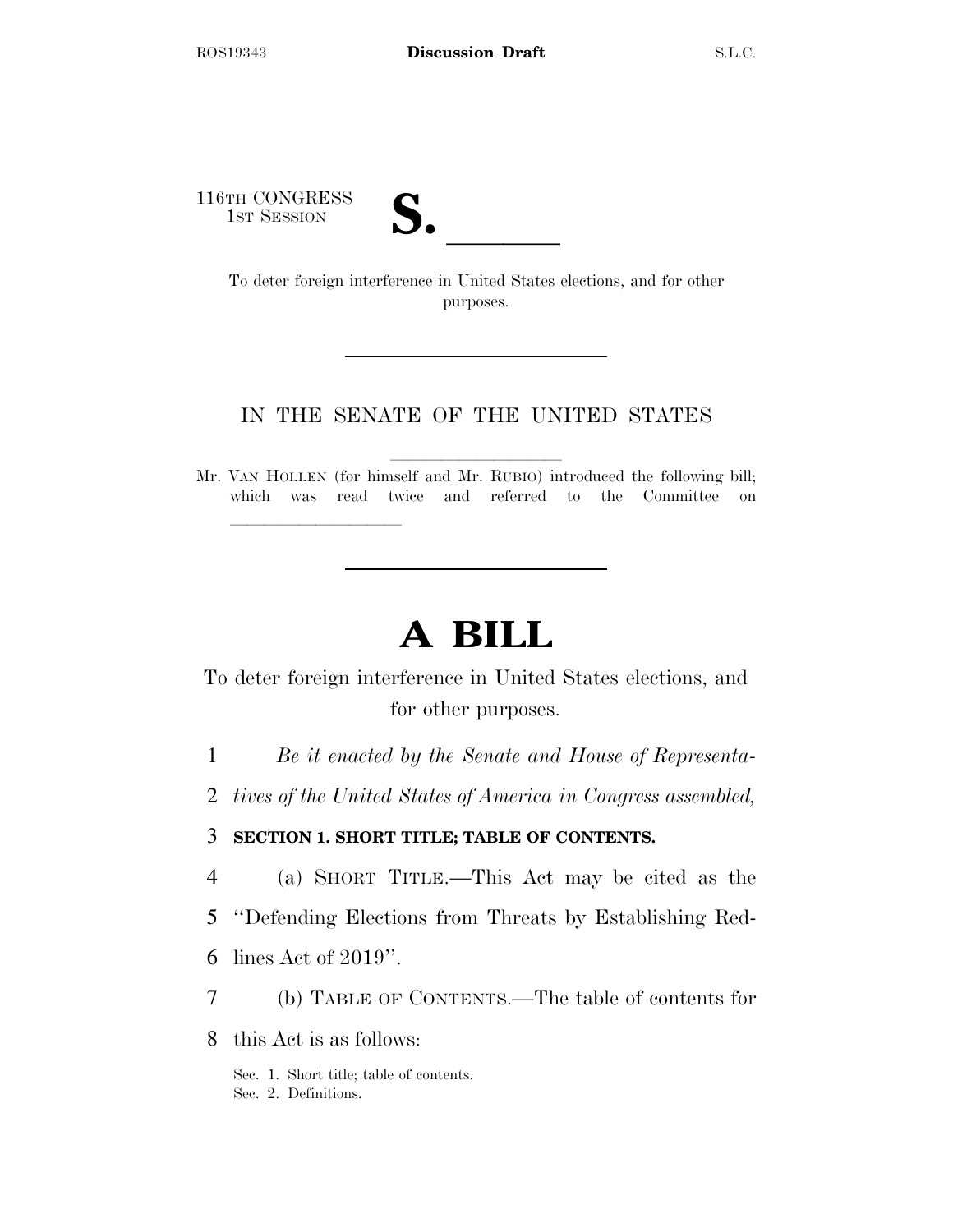$\mathfrak{D}$ 

### TITLE I—DETERMINATION OF FOREIGN INTERFERENCE IN UNITED STATES ELECTIONS

- Sec. 101. Determination of foreign interference in United States elections.
- Sec. 102. Updated report on oligarchs and parastatal entities of the Russian Federation.

#### TITLE II—DETERRING INTERFERENCE IN UNITED STATES ELECTIONS BY THE RUSSIAN FEDERATION

- Sec. 201. Report on estimated net worth of President Vladimir Putin and other senior foreign political figures of the Russian Federation.
- Sec. 202. Imposition of sanctions.
- Sec. 203. Congressional review of waiver, suspension, and termination of sanctions.
- Sec. 204. Sense of Congress on strategy on coordination with European Union.

### TITLE III—DETERRING INTERFERENCE IN UNITED STATES ELECTIONS BY OTHER FOREIGN GOVERNMENTS

Sec. 301. Briefing on interference in United States elections.

Sec. 302. Sense of Congress on deterrence strategies for interference in United States elections by foreign governments of concern.

### 1 **SEC. 2. DEFINITIONS.**

2 In this Act:

- 3 (1) ACCOUNT; CORRESPONDENT ACCOUNT; PAY-4 ABLE-THROUGH ACCOUNT.—The terms ''account'', 5 ''correspondent account'', and ''payable-through ac-6 count'' have the meanings given those terms in sec-7 tion 5318A of title 31, United States Code. 8 (2) APPROPRIATE CONGRESSIONAL COMMIT-9 TEES.—The term ''appropriate congressional com-10 mittees'' means— 11 (A) the Committee on Banking, Housing, 12 and Urban Affairs, the Committee on Foreign
- 13 Relations, the Committee on Finance, the Se-14 lect Committee on Intelligence, and the Com-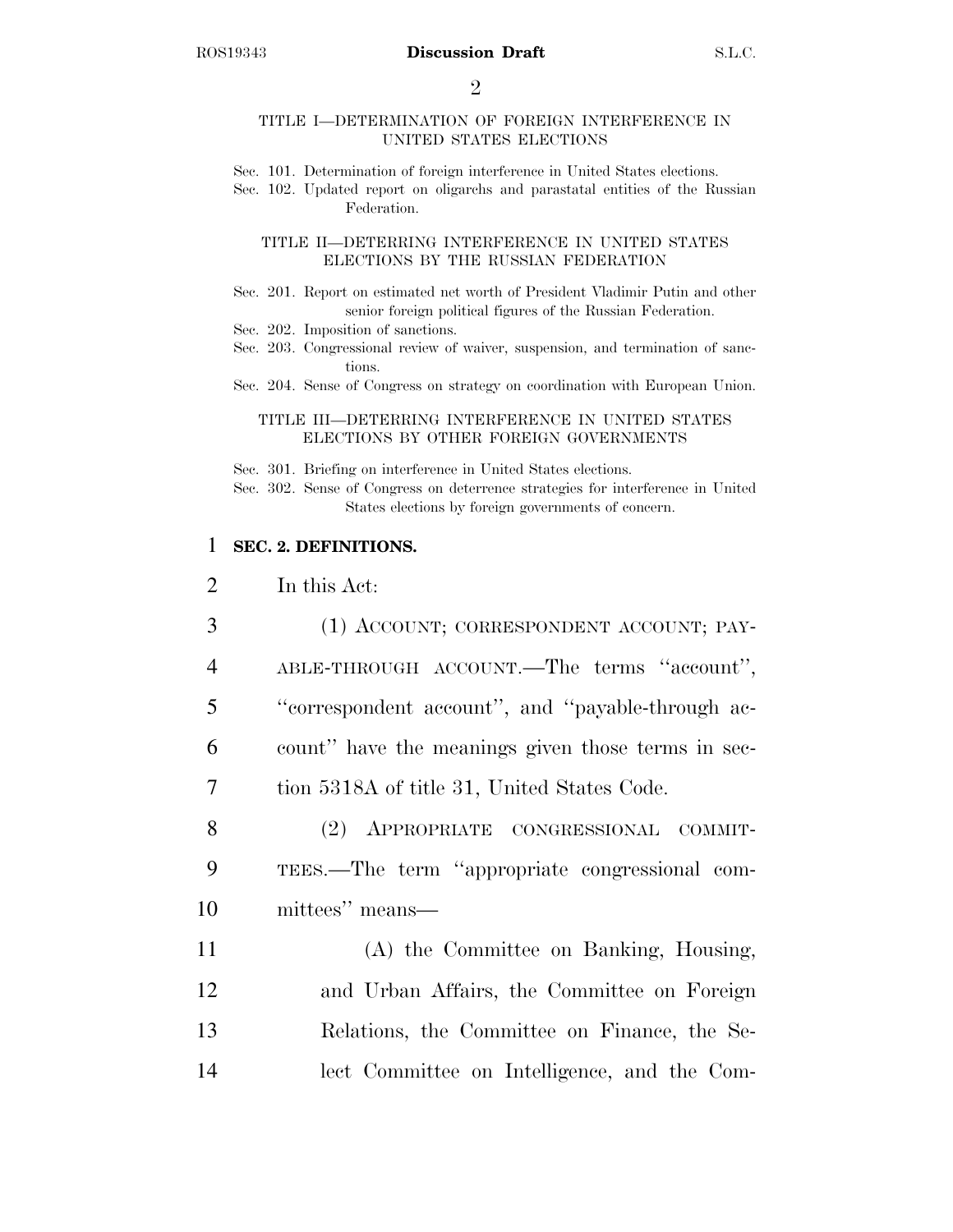| $\mathbf{1}$   | mittee on Rules and Administration of the Sen-    |
|----------------|---------------------------------------------------|
| $\overline{2}$ | ate; and                                          |
| 3              | (B) the Committee on Financial Services,          |
| $\overline{4}$ | the Committee on Foreign Affairs, the Com-        |
| 5              | mittee on Ways and Means, the Permanent Se-       |
| 6              | lect Committee on Intelligence, and the Com-      |
| 7              | mittee on House Administration of the House       |
| 8              | of Representatives.                               |
| 9              | (3) APPROPRIATE CONGRESSIONAL<br>COMMIT-          |
| 10             | TEES AND LEADERSHIP.—The term "appropriate        |
| 11             | congressional committees and leadership" means-   |
| 12             | (A) the appropriate congressional commit-         |
| 13             | tees;                                             |
| 14             | (B) the majority leader and minority lead-        |
| 15             | er of the Senate; and                             |
| 16             | (C) the Speaker, the majority leader, and         |
| 17             | the minority leader of the House of Representa-   |
| 18             | tives.                                            |
| 19             | (4) ELECTION AND CAMPAIGN INFRASTRUC-             |
| 20             | TURE.—The term "election and campaign infra-      |
| 21             | structure" means information and communications   |
| 22             | technology and systems used by or on behalf of—   |
| 23             | (A) the Federal Government or a State or          |
| 24             | local government in managing the election proc-   |
| 25             | ess, including voter registration databases, vot- |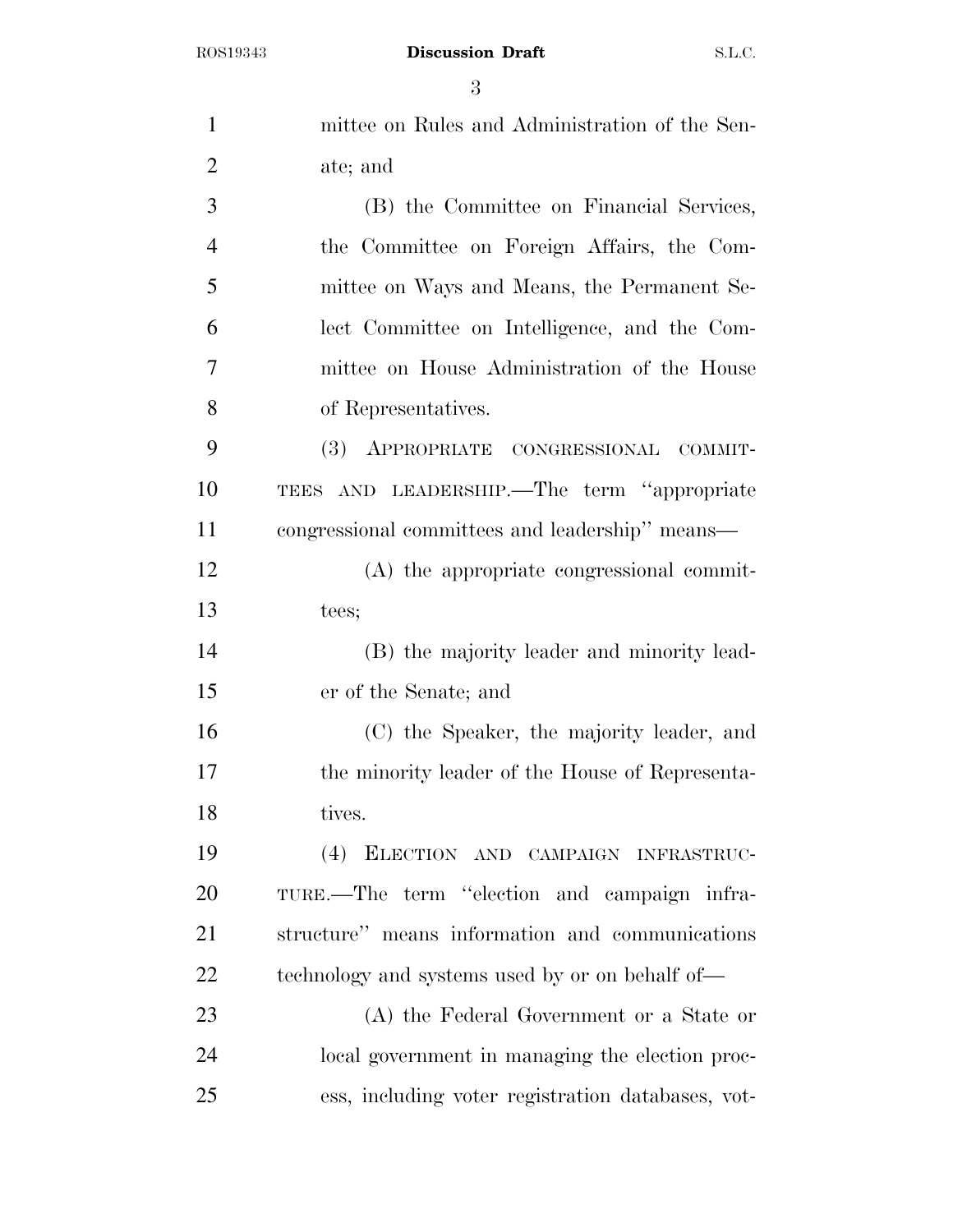1 ing machines, voting tabulation equipment, equipment for the secure transmission of elec- tion results, and other systems; or (B) a principal campaign committee or na-

 tional committee (as those terms are defined in section 301 of the Federal Election Campaign Act of 1971 (52 U.S.C. 30101)) with respect to strategy or tactics affecting the conduct of a political campaign, including electronic commu- nications, and the information stored on, proc- essed by, or transiting such technology and sys-tems.

 (5) FEDERAL ELECTION CYCLE.—The term ''Federal election cycle'' means the period beginning on the day after the date of the most recent election for members of the House of Representatives and ending on the date of the next election for members of the House of Representatives.

 (6) FOREIGN PERSON.—The term ''foreign per- son'' means a person that is not a United States person.

 (7) GOOD.—The term ''good'' means any arti- cle, natural or manmade substance, material, supply or manufactured product, including inspection and test equipment, and excluding technical data.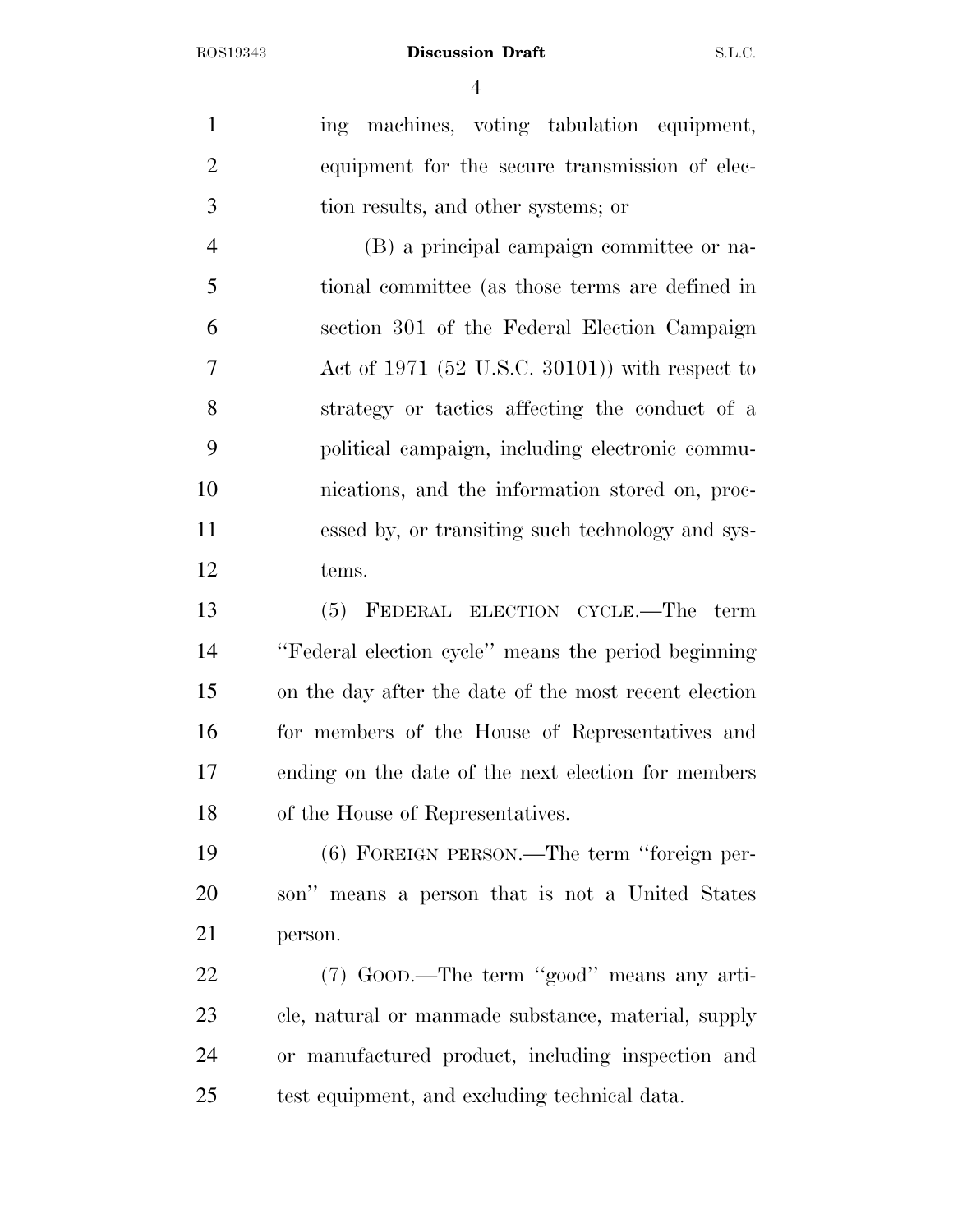(8) INTERFERENCE IN UNITED STATES ELEC- TIONS.— (A) IN GENERAL.—Except as provided in

 subparagraph (B), the term ''interference'', with respect to a United States election, means any of the following actions of the government of a foreign country, or any person acting as an agent of or on behalf of such a government, un- dertaken with the intent to influence the elec-tion:

 (i) Obtaining unauthorized access to election and campaign infrastructure or re- lated systems or data and releasing such data or modifying such infrastructure, sys-tems, or data.

 (ii) Unlawfully blocking or degrading otherwise legitimate and authorized access to election and campaign infrastructure or related systems or data.

 (iii) Significant unlawful contributions or expenditures for advertising, including on the internet.

 (iv) Using social, other internet-based, or traditional media to spread information to individuals in the United States without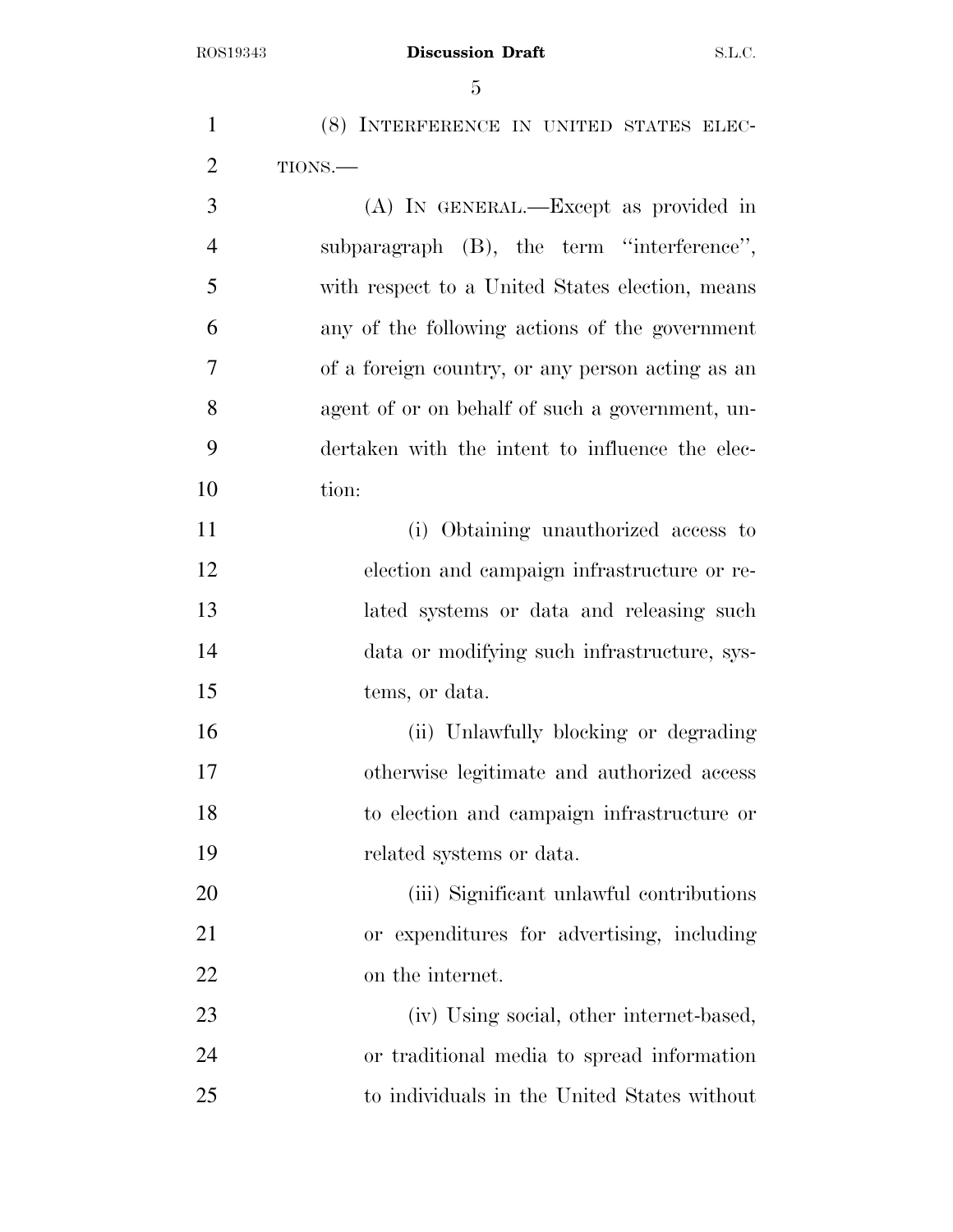disclosing that such information is being disseminated by a foreign government or a foreign person acting on behalf of a foreign government. (B) EXCEPTIONS.— (i) EXCEPTION FOR PUBLICLY IDEN- TIFIED STATEMENTS.—The term ''inter- ference'', with respect to a United States election, does not include— 10 (I) any public statement by a for- eign leader, official, or government agency with respect to a candidate for office, official of the United States Government, or policy of the United States, if it is clear that the statement is made by that foreign leader, gov- ernment official, or government agen- cy and no effort has been made to conceal the individual or entity mak-20 ing the statement; or 21 (II) any other statement if a for- eign government is readily and pub- licly identifiable the source of the statement.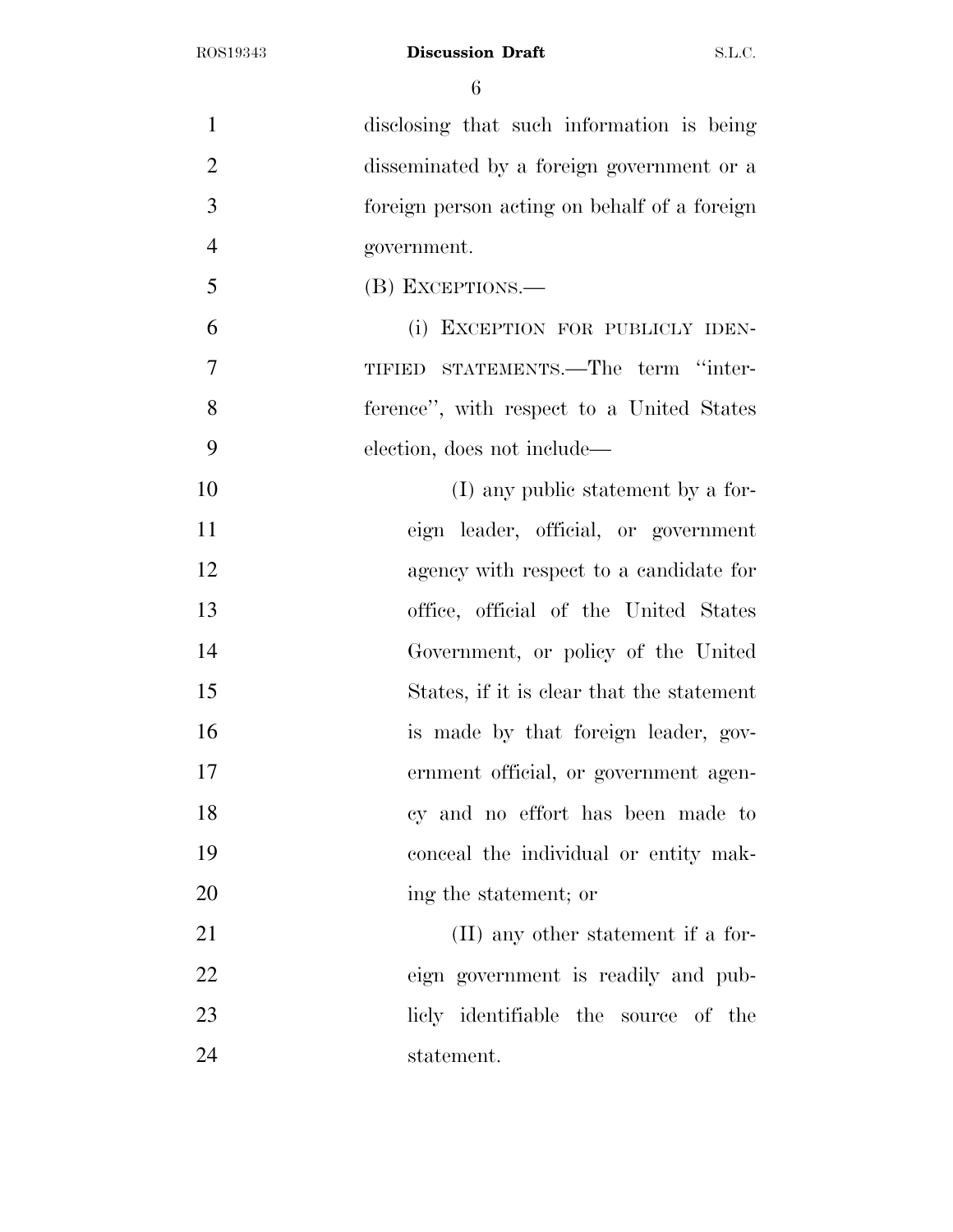| $\mathbf{1}$   | (ii) EXCEPTION FOR FOREIGN GOV-                      |
|----------------|------------------------------------------------------|
| $\overline{2}$ | ERNMENT BROADCASTS.—The term "inter-                 |
| 3              | ference", with respect to a United States            |
| $\overline{4}$ | election, does not include the broadcast of          |
| 5              | views of a foreign government through                |
| 6              | broadcast channels owned or controlled by            |
| $\overline{7}$ | that government, if that ownership or con-           |
| 8              | trol is readily and publicly identifiable.           |
| 9              | (9) KNOWINGLY.—The term "knowingly", with            |
| 10             | respect to conduct, a circumstance, or a result,     |
| 11             | means that a person has actual knowledge, or should  |
| 12             | have known, of the conduct, the circumstance, or the |
| 13             | result.                                              |
| 14             | (10) PERSON.—The term "person" means indi-           |
| 15             | vidual or entity.                                    |
| 16             | (11) UNITED STATES ELECTION.—The term                |
| 17             | "United States election" means any United States     |
| 18             | Federal election.                                    |
| 19             | UNITED STATES PERSON.—The term<br>(12)               |
| 20             | "United States person" means—                        |
| 21             | (A) a United States citizen or an alien law-         |
| 22             | fully admitted for permanent residence to the        |
| 23             | United States; or                                    |
| 24             | (B) an entity organized under the laws of            |
| 25             | the United States or of any jurisdiction within      |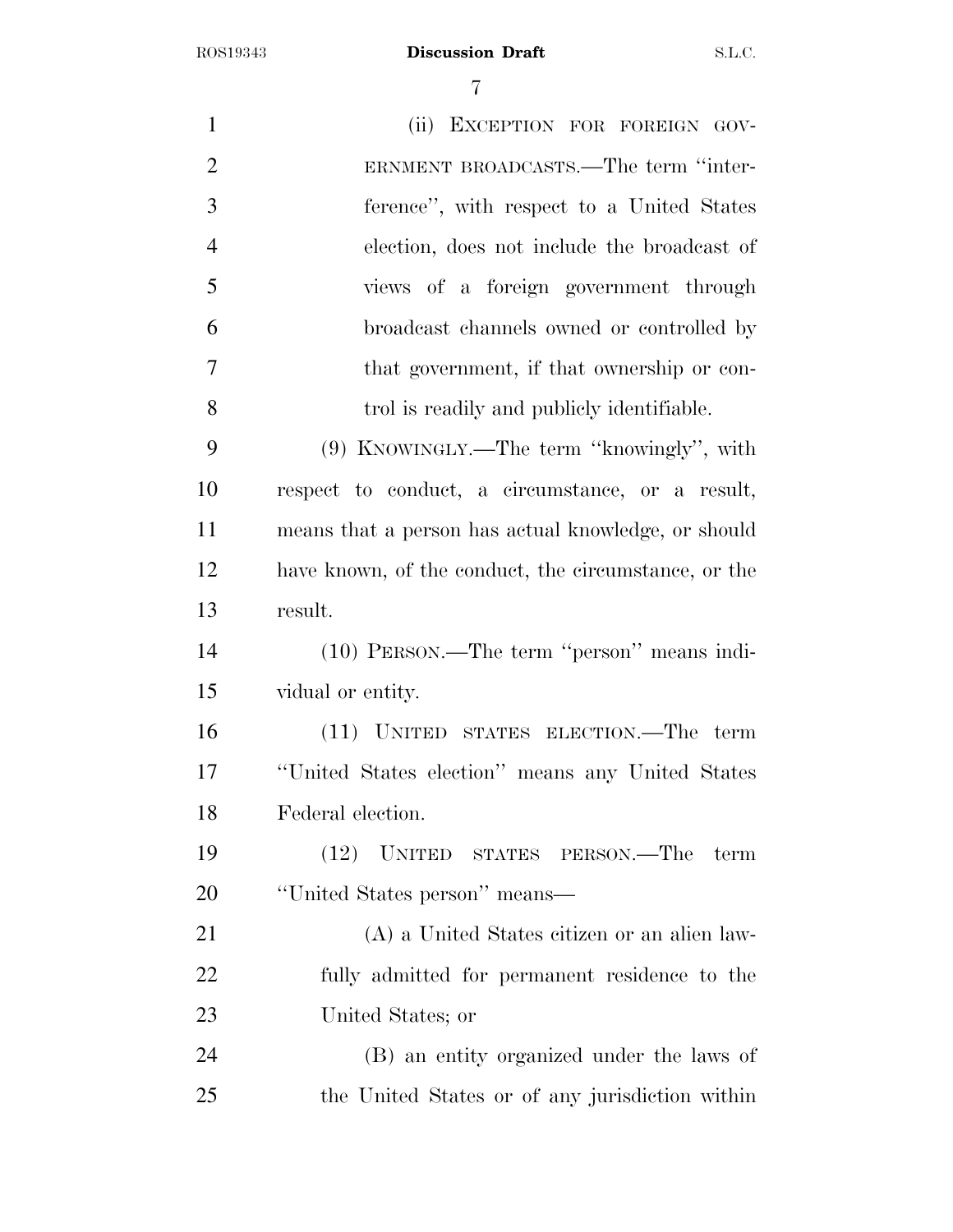the United States, including a foreign branch of such an entity.

## **TITLE I—DETERMINATION OF FOREIGN INTERFERENCE IN UNITED STATES ELECTIONS**

## **SEC. 101. DETERMINATION OF FOREIGN INTERFERENCE IN**

## **UNITED STATES ELECTIONS.**

 (a) IN GENERAL.—Not later than 60 days after a United States election, the Director of National Intel- ligence, in consultation with the Director of the Federal Bureau of Investigation, the Director of the National Se- curity Agency, the Director of the Central Intelligence Agency, the Secretary of State, the Secretary of the Treas- ury, the Attorney General, and the Secretary of Homeland Security, shall—

 (1) determine with a high level of confidence whether or not the government of a foreign country, or any foreign person acting as an agent of or on behalf of that government, knowingly engaged in in-terference in the election; and

 (2) submit to the appropriate congressional committees and leadership a report on that deter- mination, including, if the Director determines that interference did occur—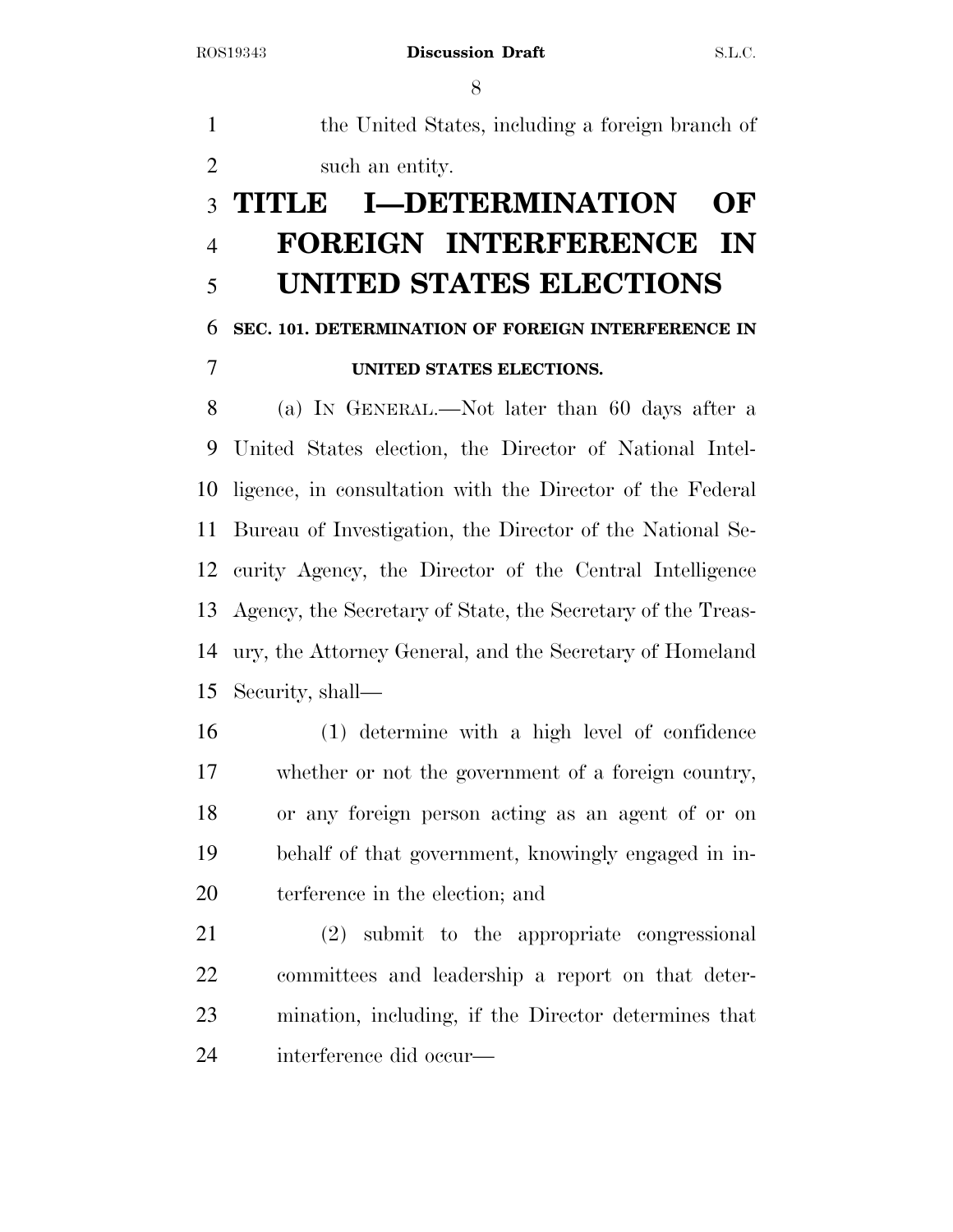(A) an identification of the government or foreign person that engaged in such inter-ference; and

 (B) if the Government of the Russian Fed- eration, or any foreign person acting as an agent of or on behalf of that Government, en- gaged in such interference, a list of any senior foreign political figures or oligarchs in the Rus- sian Federation identified under section  $241(a)(1)(A)$  of the Countering Russian Influ- ence in Europe and Eurasia Act of 2017 (title 12 II of Public Law 115–44; 131 Stat. 922) who directly or indirectly contributed to such inter-ference.

 (b) ADDITIONAL REPORTING.—If the Director of Na- tional Intelligence determines and reports under sub- section (a) that neither the government of a foreign coun- try nor any foreign person acting as an agent of or on behalf of that government knowingly engaged in inter- ference in a United States election, and the Director sub- sequently determines that that government, or such a for- eign person, did engage in such interference, the Director shall, not later than 60 days after making that determina- tion, submit to the appropriate congressional committees and leadership—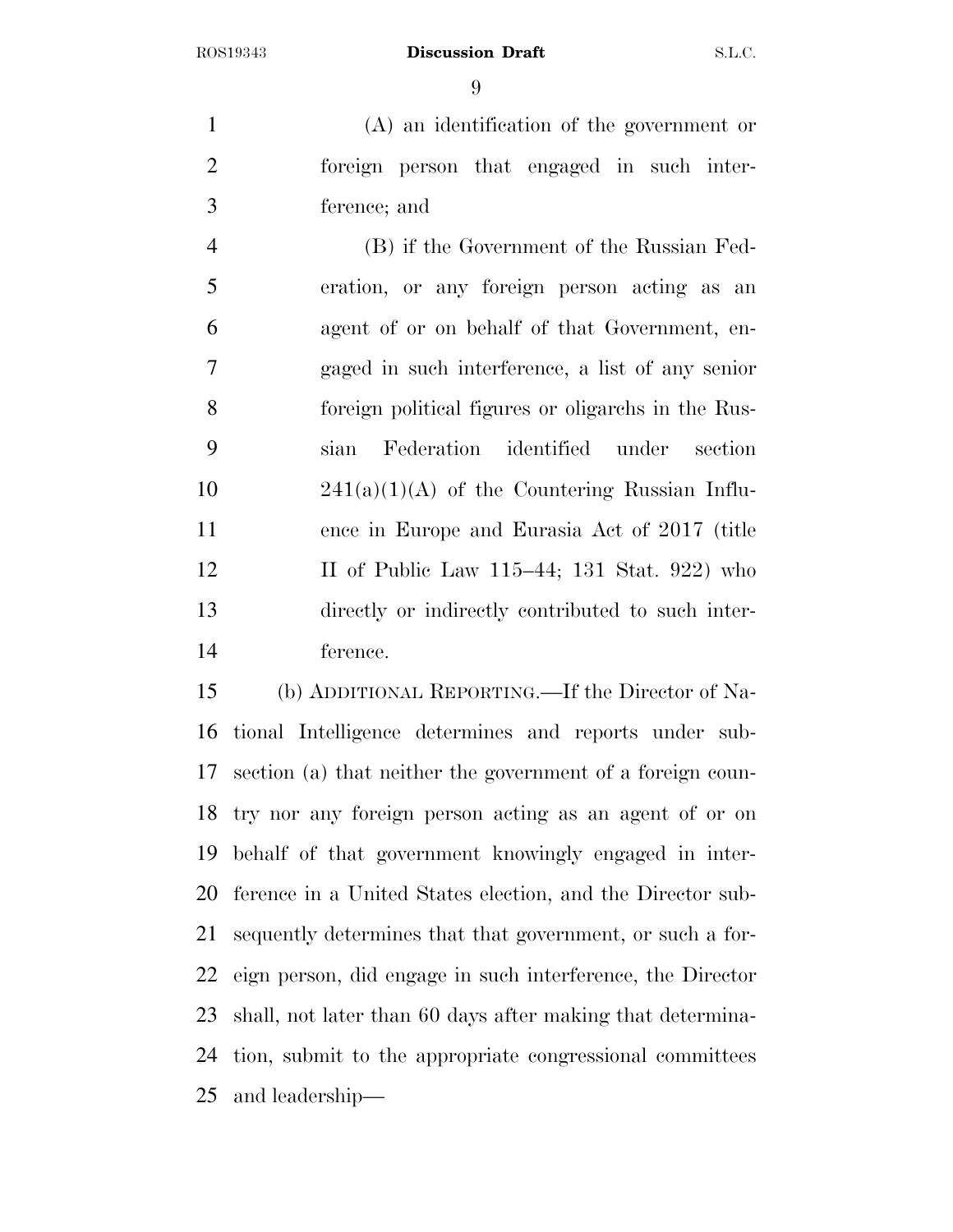(1) a report on the subsequent determination; and (2) if Director determines that the Government of the Russian Federation, or any foreign person acting as an agent of or on behalf of that Govern- ment, engaged in such interference, a list of any sen- ior foreign political figures or oligarchs in the Rus- sian Federation identified under section 241(a)(1)(A) of the Countering Russian Influence in Europe and Eurasia Act of 2017 (title II of Public Law 115–44; 131 Stat. 922) who directly or indi-

rectly contributed to such interference.

 (c) FORM OF REPORT.—Each report required by sub- section (a) or (b) shall be submitted in unclassified form but may include a classified annex.

 **SEC. 102. UPDATED REPORT ON OLIGARCHS AND PARASTATAL ENTITIES OF THE RUSSIAN FEDERATION.** 

 Section 241 of the Countering America's Adversaries Through Sanctions Act (Public Law 115–44; 131 Stat. 922) is amended—

 (1) by redesignating subsections (b) and (c) as subsections (c) and (d), respectively;

 (2) by inserting after subsection (a) the fol-lowing: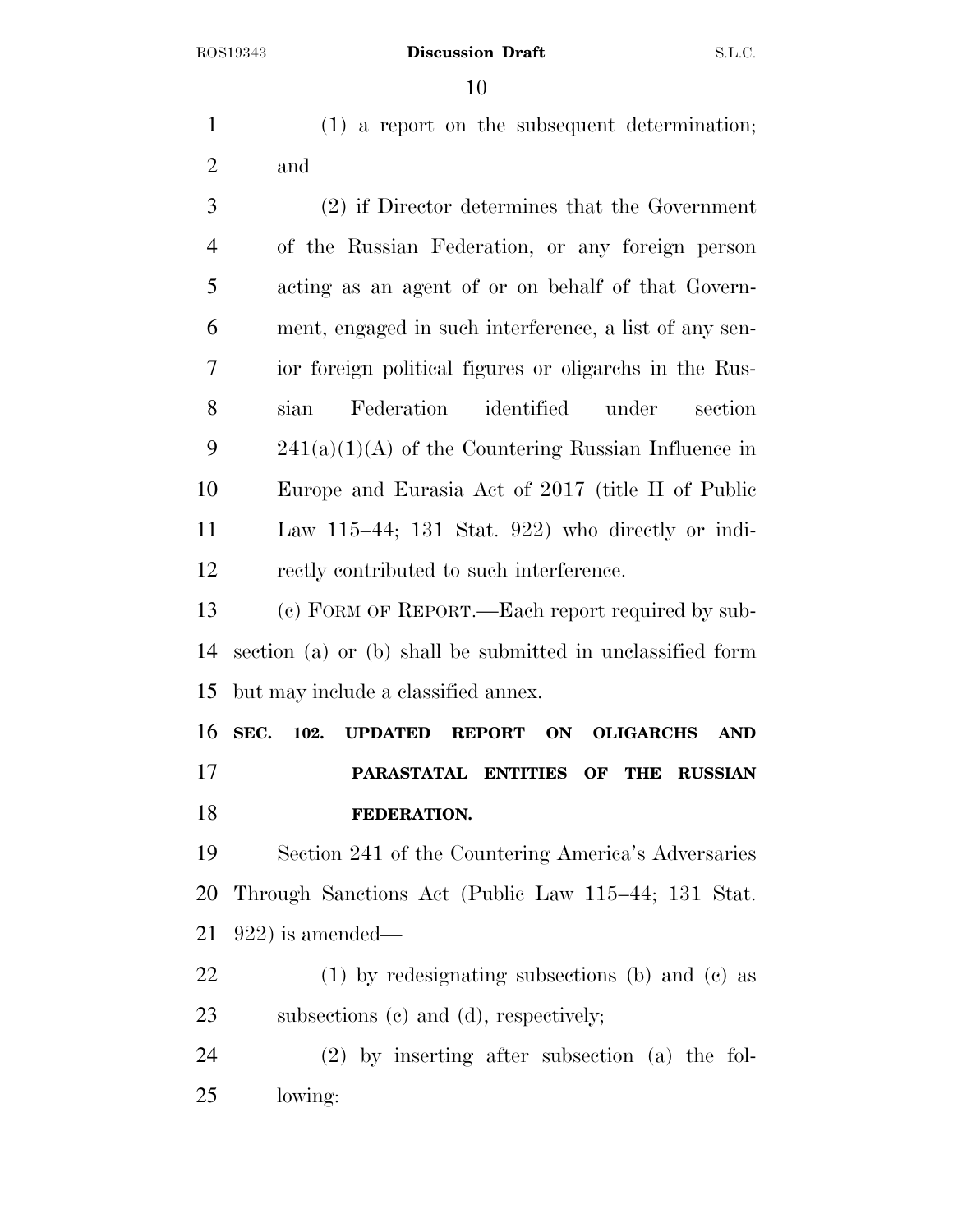''(b) UPDATED REPORT.—Not later than one year after the date of the enactment of the Defending Elections from Threats by Establishing Redlines Act of 2019, and annually thereafter, the Secretary of the Treasury, in con- sultation with the Director of National Intelligence and the Secretary of State, shall submit to the appropriate congressional committees an updated report on oligarchs and parastatal entities of the Russian Federation that builds on the report submitted under subsection (a) on January 29, 2018, and that includes the matters described in paragraphs (1) through (5) of subsection (a).''; and (3) in subsection (c), as redesignated by para- graph (1), by striking ''The report required under subsection (a)'' and inserting ''The reports required by subsections (a) and (b)''.

## **TITLE II—DETERRING INTER- FERENCE IN UNITED STATES ELECTIONS BY THE RUSSIAN FEDERATION**

 **SEC. 201. REPORT ON ESTIMATED NET WORTH OF PRESI- DENT VLADIMIR PUTIN AND OTHER SENIOR FOREIGN POLITICAL FIGURES OF THE RUS-SIAN FEDERATION.** 

 (a) IN GENERAL.—Not later than 180 days after the date of the enactment of this Act, and not less frequently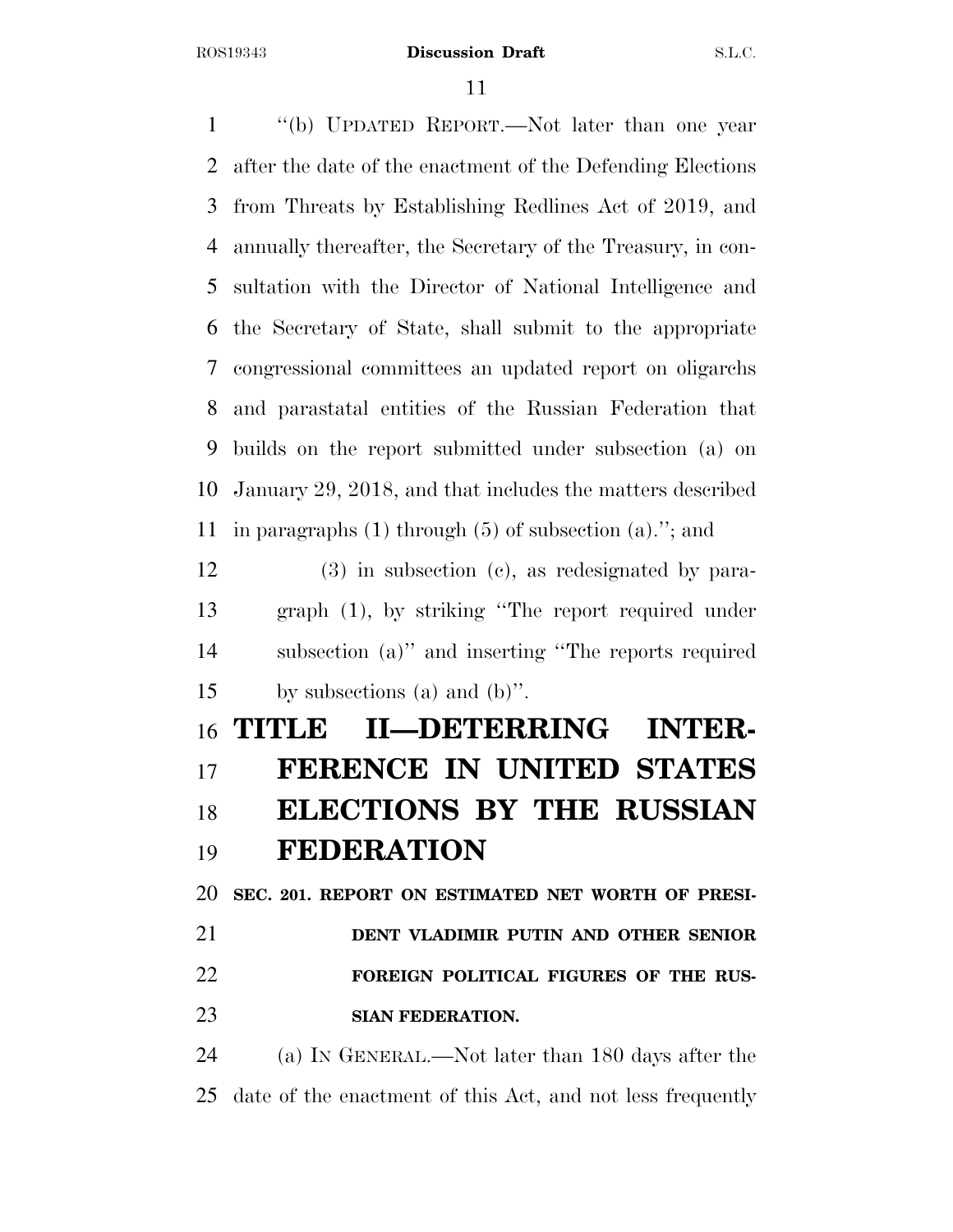than biannually thereafter, the President shall submit to the appropriate congressional committees a report that contains— (1) the estimated total net worth of each indi- vidual described in subsection (b); and (2) a description of how the funds of each such individual were acquired and how such funds have been used or employed. (b) INDIVIDUALS DESCRIBED.—The individuals de- scribed in this subsection are the following: (1) President Vladimir Putin. (2) Any other senior foreign political figure of the Russian Federation identified in the report 14 under subsection  $(a)(1)(A)$  of section 241 of the Countering Russian Influence in Europe and Eur- asia Act of 2017 (title II of Public Law 115–44; 131 Stat. 922), or any update to that report under sub- section (b) of such section, as added by section 103. (c) FORM OF REPORT; PUBLIC AVAILABILITY.— (1) FORM.—The report required under sub- section (a) shall be submitted in unclassified form but may contain a classified annex. (2) PUBLIC AVAILABILITY.—The unclassified portion of the report required under subsection (a) shall be made available to the public in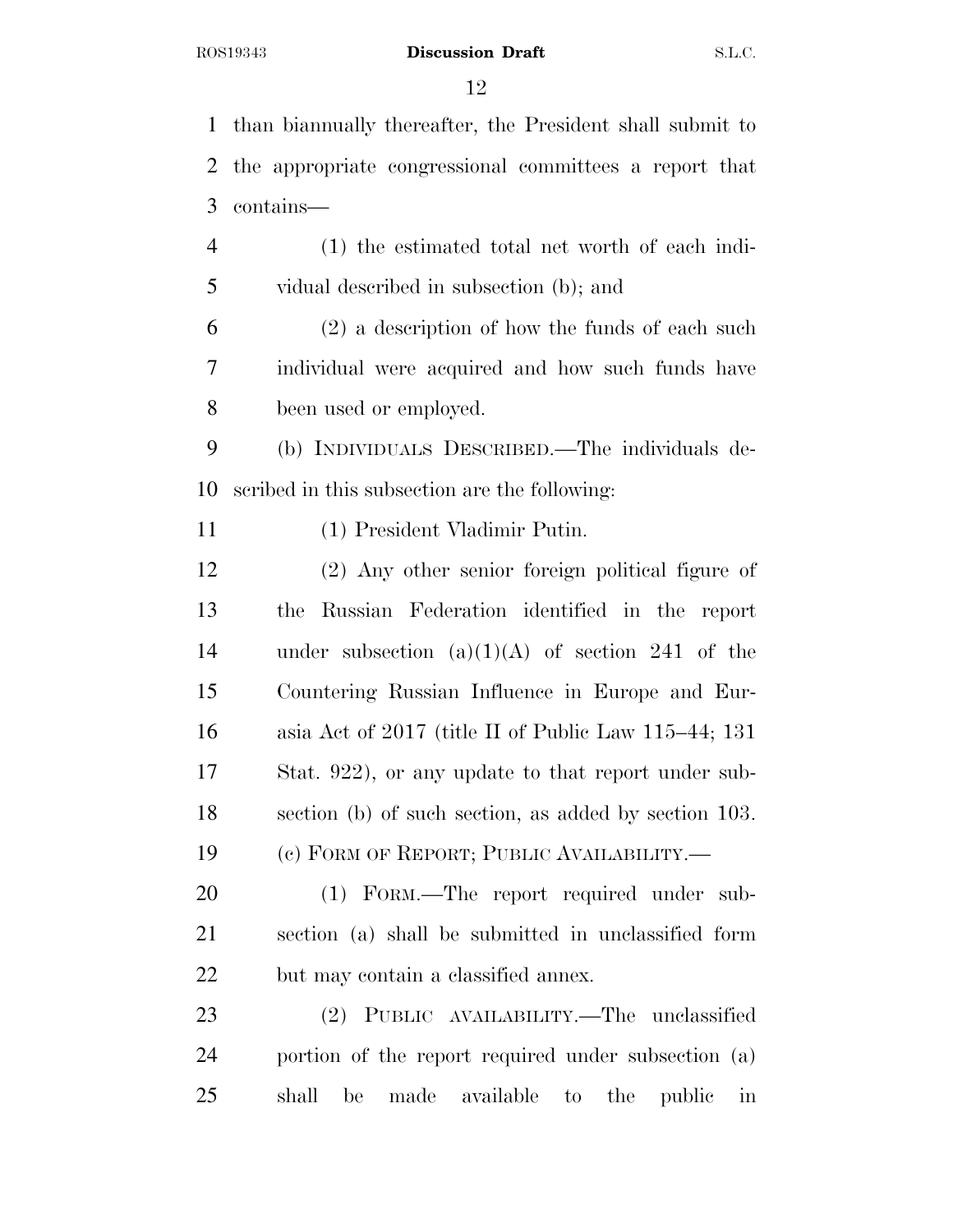precompressed, easily downloadable versions that are made available in all appropriate formats.

 (d) SOURCES OF INFORMATION.—In preparing the report required under subsection (a), the President may use any credible publication, database, or web-based re- source, and any credible information compiled by any gov- ernment agency, nongovernmental organization, or other entity provided to or made available to the President.

 (e) FUNDS DEFINED.—In this section, the term ''funds'' means—

- (1) cash;
- (2) equity;
- (3) any other intangible asset the value of which is derived from a contractual claim, including bank deposits, bonds, stocks, a security (as defined 16 in section  $2(a)$  of the Securities Act of 1933 (15 U.S.C. 77b(a))), or a security or an equity security (as those terms are defined in section 3(a) of the Se- curities Exchange Act of 1934 (15 U.S.C. 78c(a))); and

 (4) anything else of value that the Secretary of 22 the Treasury determines to be appropriate.

### **SEC. 202. IMPOSITION OF SANCTIONS.**

 (a) IN GENERAL.—If the Director of National Intel-ligence determines under section 101 that the Government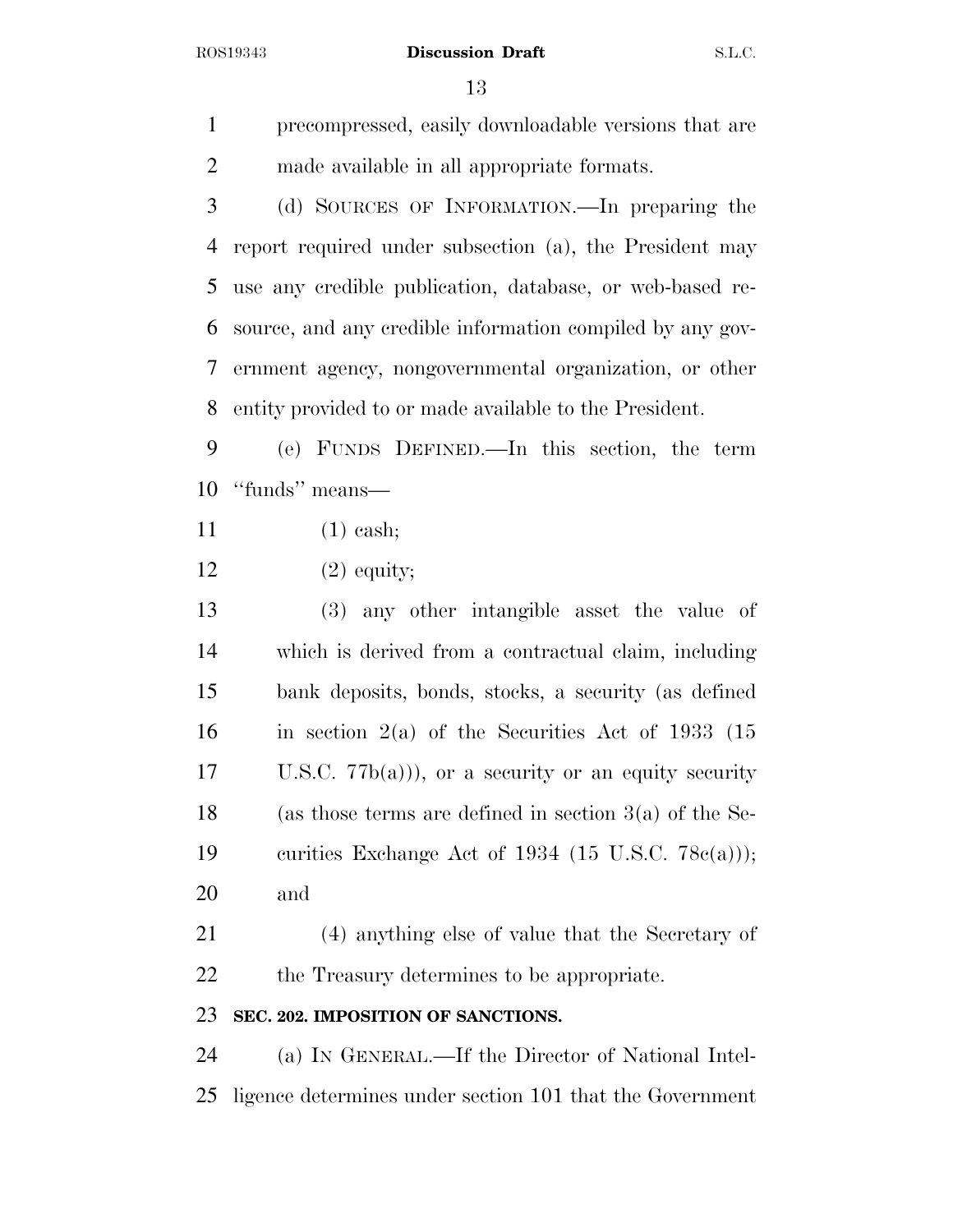of the Russian Federation, or any foreign person acting as an agent of or on behalf of that Government, knowingly engaged in interference in a United States election, the President shall, not later than 30 days after such deter- mination is made, impose the following sanctions: (1) BLOCKING THE ASSETS OF CERTAIN STATE- OWNED RUSSIAN FINANCIAL INSTITUTIONS AND RE- STRICTING ACCOUNTS.— (A) IN GENERAL.—The Secretary of the Treasury shall impose one or more of the fol-11 lowing sanctions on 2 or more entities specified in subparagraph (B): (i) Pursuant to the International Emergency Economic Powers Act (50 U.S.C. 1701 et seq.), blocking and prohib- iting all transactions in all property and 17 interests in property of the entity if such property and interests in property are in the United States, come within the United States, or are or come within the posses- sion or control of a United States person. (ii) Prohibiting, or imposing strict conditions on, the opening or maintaining in the United States of a correspondent ac-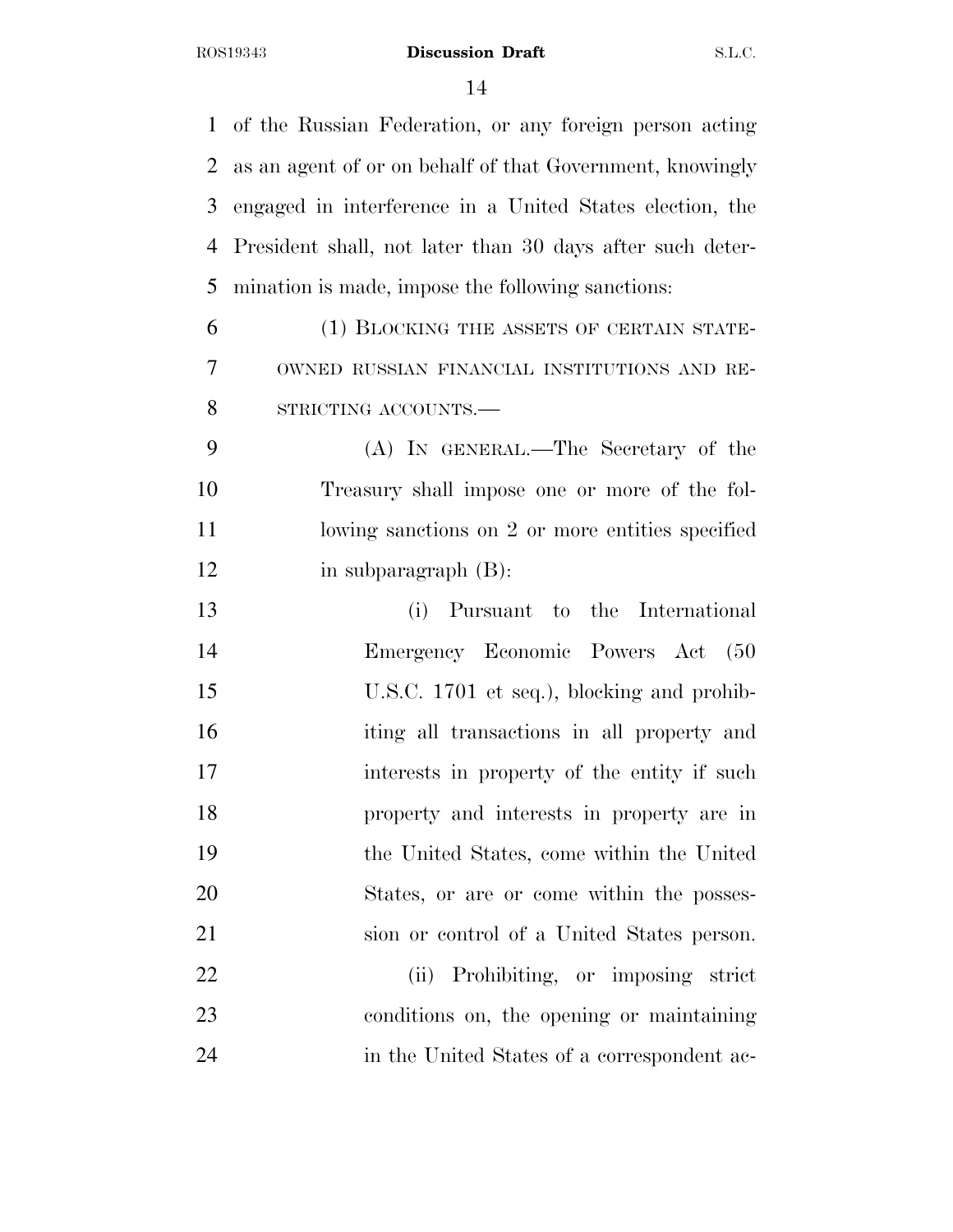ROS19343 **Discussion Draft** S.L.C.

| $\mathbf{1}$   | count or payable-through account by the           |
|----------------|---------------------------------------------------|
| $\overline{2}$ | entity.                                           |
| 3              | (B) ENTITIES SPECIFIED.—The entities              |
| $\overline{4}$ | specified in this subparagraph are the following: |
| 5              | (i) Sberbank.                                     |
| 6              | (ii) VTB Bank.                                    |
| 7              | (iii) Gazprombank.                                |
| 8              | (iv) Vnesheconombank.                             |
| 9              | (v) Rosselkhozbank.                               |
| 10             | (2) PROHIBITION ON NEW INVESTMENTS IN EN-         |
| 11             | ERGY SECTOR OF RUSSIA.-                           |
| 12             | (A) PROHIBITION.—The President shall              |
| 13             | prohibit any new investment made in the           |
| 14             | United States or by a United States person in     |
| 15             | the energy sector of the Russian Federation or    |
| 16             | an energy company of the Russian Federation.      |
| 17             | (B) SANCTIONS.—The President shall,               |
| 18             | pursuant to the International Emergency Eco-      |
| 19             | nomic Powers Act (50 U.S.C. 1701 et seq.),        |
| 20             | block and prohibit all transactions in all prop-  |
| 21             | erty and interests in property of any foreign     |
| 22             | person that makes a new investment in the en-     |
| 23             | ergy sector of the Russian Federation or an en-   |
| 24             | ergy company of the Russian Federation if such    |
| 25             | property and interests in property are in the     |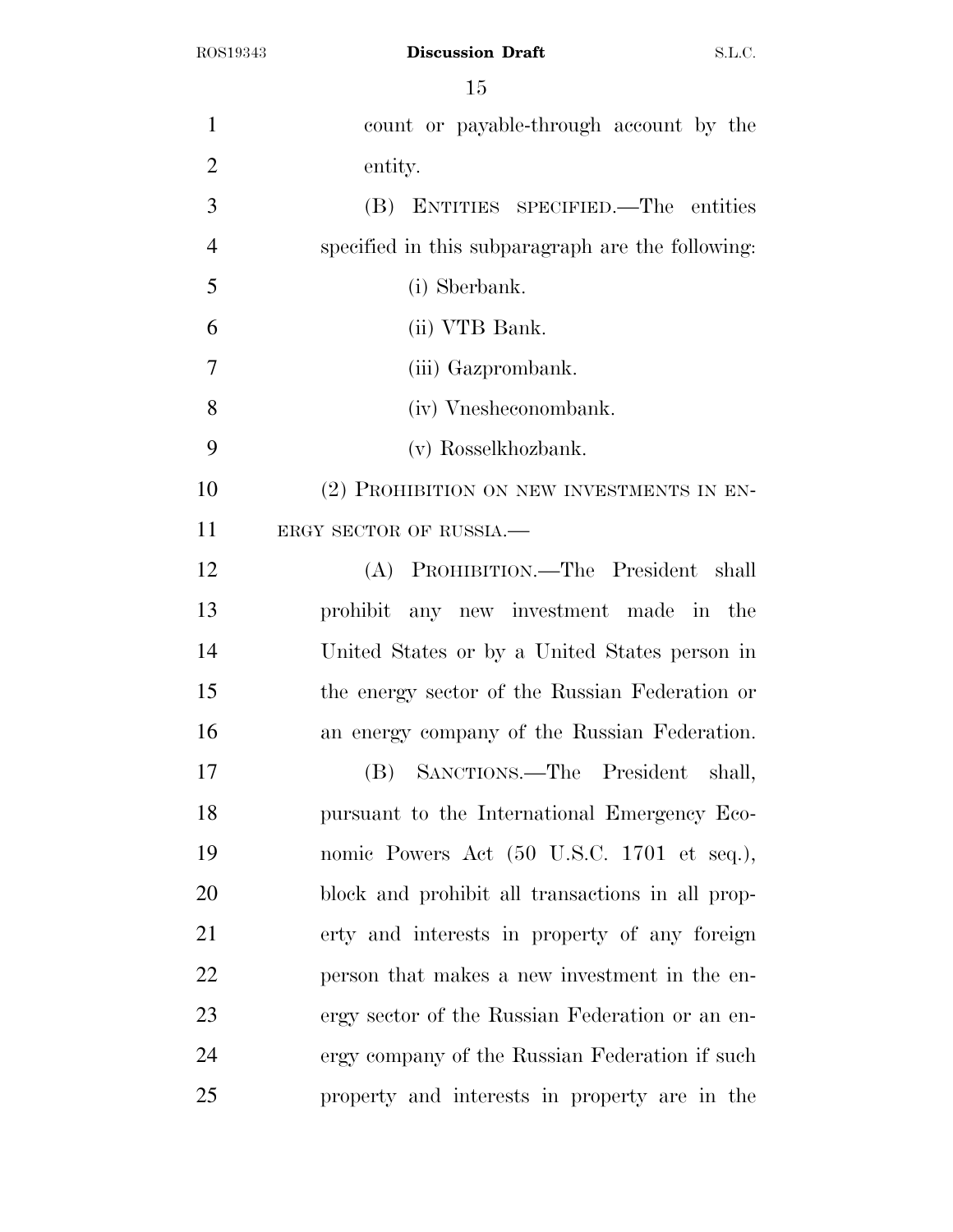| $\mathbf{1}$   | United States, come within the United States,     |
|----------------|---------------------------------------------------|
| $\overline{2}$ | or are or come within the possession or control   |
| 3              | of a United States person.                        |
| $\overline{4}$ | (C) NEW INVESTMENT DEFINED.—Not                   |
| 5              | later than 60 days after the date of the enact-   |
| 6              | ment of this Act, the President shall prescribe   |
| 7              | regulations to define, for purposes of this para- |
| 8              | graph, the term "new investment" in a manner      |
| 9              | $that-$                                           |
| 10             | (i) includes significant upgrades or ex-          |
| 11             | pansions to projects and construction un-         |
| 12             | derway as of the date of the enactment of         |
| 13             | this Act; and                                     |
| 14             | (ii) does not include routine mainte-             |
| 15             | nance of such projects and construction.          |
| 16             | (3) BLOCKING THE ASSETS OF ENTITIES IN            |
| 17             | RUSSIAN DEFENSE AND INTELLIGENCE SECTORS.-        |
| 18             | (A) IN GENERAL.—The Secretary of the              |
| 19             | Treasury shall, pursuant to the International     |
| 20             | Emergency Economic Powers Act (50 U.S.C.          |
| 21             | 1701 et seq.), block and prohibit all trans-      |
| 22             | actions in all property and interests in property |
| 23             | of any entity described in subparagraph (B) if    |
| 24             | such property and interests in property are in    |
| 25             | the United States, come within the United         |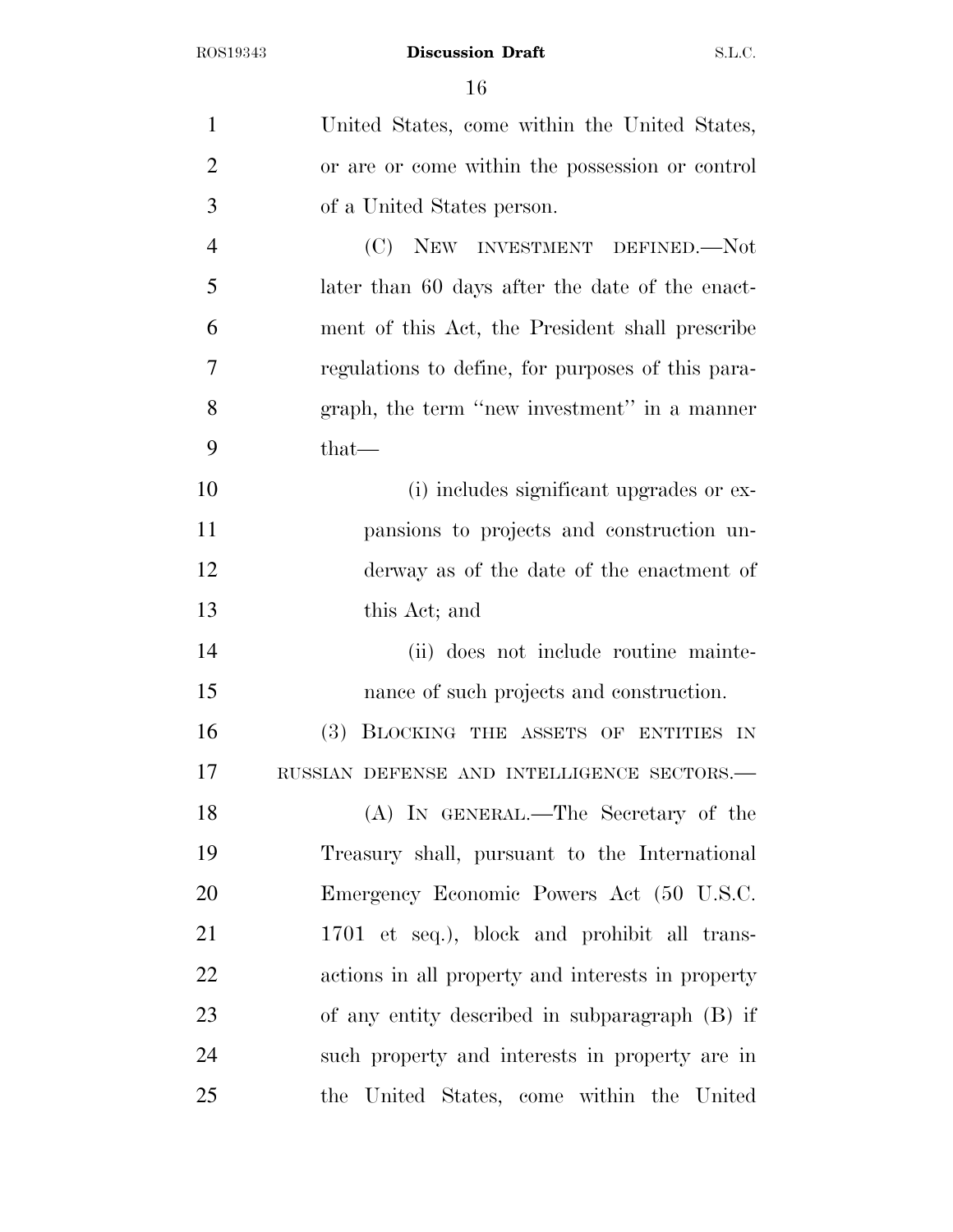| $\mathbf{1}$   | States, or are or come within the possession or     |
|----------------|-----------------------------------------------------|
| $\overline{2}$ | control of a United States person.                  |
| 3              | (B) ENTITIES DESCRIBED.—An entity de-               |
| $\overline{4}$ | scribed in this subparagraph is—                    |
| 5              | (i) an entity that the President deter-             |
| 6              | mines pursuant to section 231 of the                |
| $\tau$         | Countering Russian Influence in Europe              |
| 8              | and Eurasia Act of 2017 (22 U.S.C. 9525)            |
| 9              | is part of, or operates for or on behalf of,        |
| 10             | the defense or intelligence sectors of the          |
| 11             | Government of the Russian Federation; or            |
| 12             | (ii) an entity in which an entity de-               |
| 13             | scribed in clause (i) has an ownership in-          |
| 14             | terest of 50 percent or more.                       |
| 15             | (4) PROHIBITION ON TRANSACTIONS INVOLVING           |
| 16             | CERTAIN RUSSIAN DEBT.—The Secretary of the          |
| 17             | Treasury shall, pursuant to such regulations as the |
| 18             | Secretary may prescribe, prohibit all transactions  |
| 19             | within the United States or by a United States per- |
| 20             | son, in-                                            |
| 21             | (A) sovereign debt of the Government of             |
| 22             | the Russian Federation issued on or after the       |
| 23             | date of the enactment of this Act, including        |
| 24             | governmental bonds; and                             |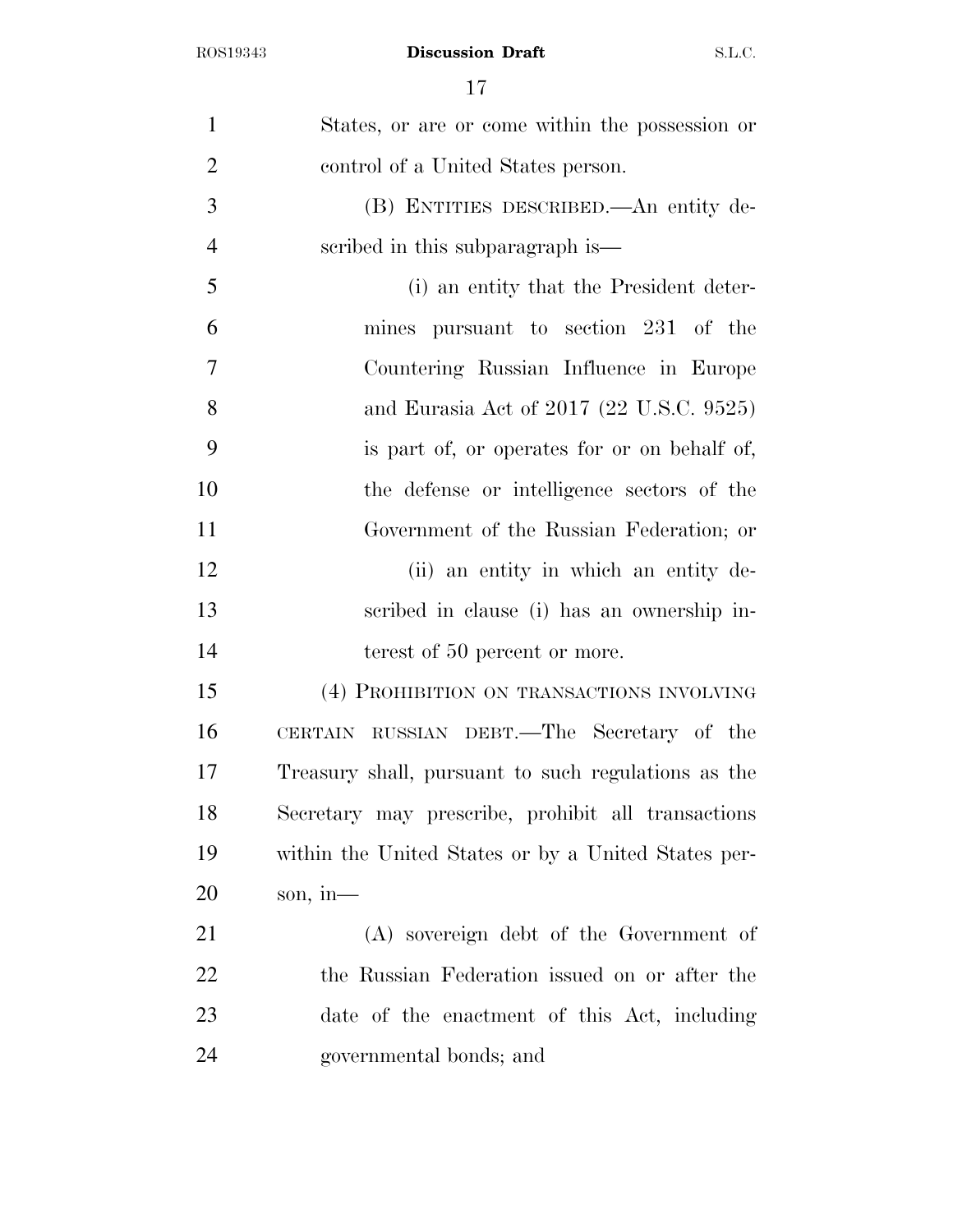| $\mathbf{1}$   | (B) debt of any entity owned or controlled            |
|----------------|-------------------------------------------------------|
| $\overline{2}$ | by the Russian Federation issued on or after          |
| 3              | such date of enactment, including bonds.              |
| $\overline{4}$ | (5) BLOCKING THE ASSETS OF SENIOR POLIT-              |
| 5              | ICAL FIGURES AND OLIGARCHS AND EXCLUSION              |
| 6              | FROM THE UNITED STATES.-                              |
| 7              | (A) IN GENERAL.—The President shall im-               |
| 8              | pose with respect to any senior foreign political     |
| 9              | figure or oligarch in the Russian Federation          |
| 10             | identified under subsection (a) $(2)(B)$ or (b) $(2)$ |
| 11             | of section 101 the following sanctions:               |
| 12             | (i)<br>Pursuant to the International                  |
| 13             | Emergency Economic Powers Act (50                     |
| 14             | U.S.C. 1701 et seq.), the President shall             |
| 15             | block and prohibit all transactions in all            |
| 16             | property and interests in property of the             |
| 17             | individual if such property and interests in          |
| 18             | property are in the United States, come               |
| 19             | within the United States, or are or come              |
| 20             | within the possession or control of a                 |
| 21             | United States person.                                 |
| 22             | (ii) The President shall deny a visa to,              |
| 23             | and exclude from the United States, the               |
| 24             | individual, and revoke in accordance with             |
| 25             | section $221(i)$ of the Immigration and Na-           |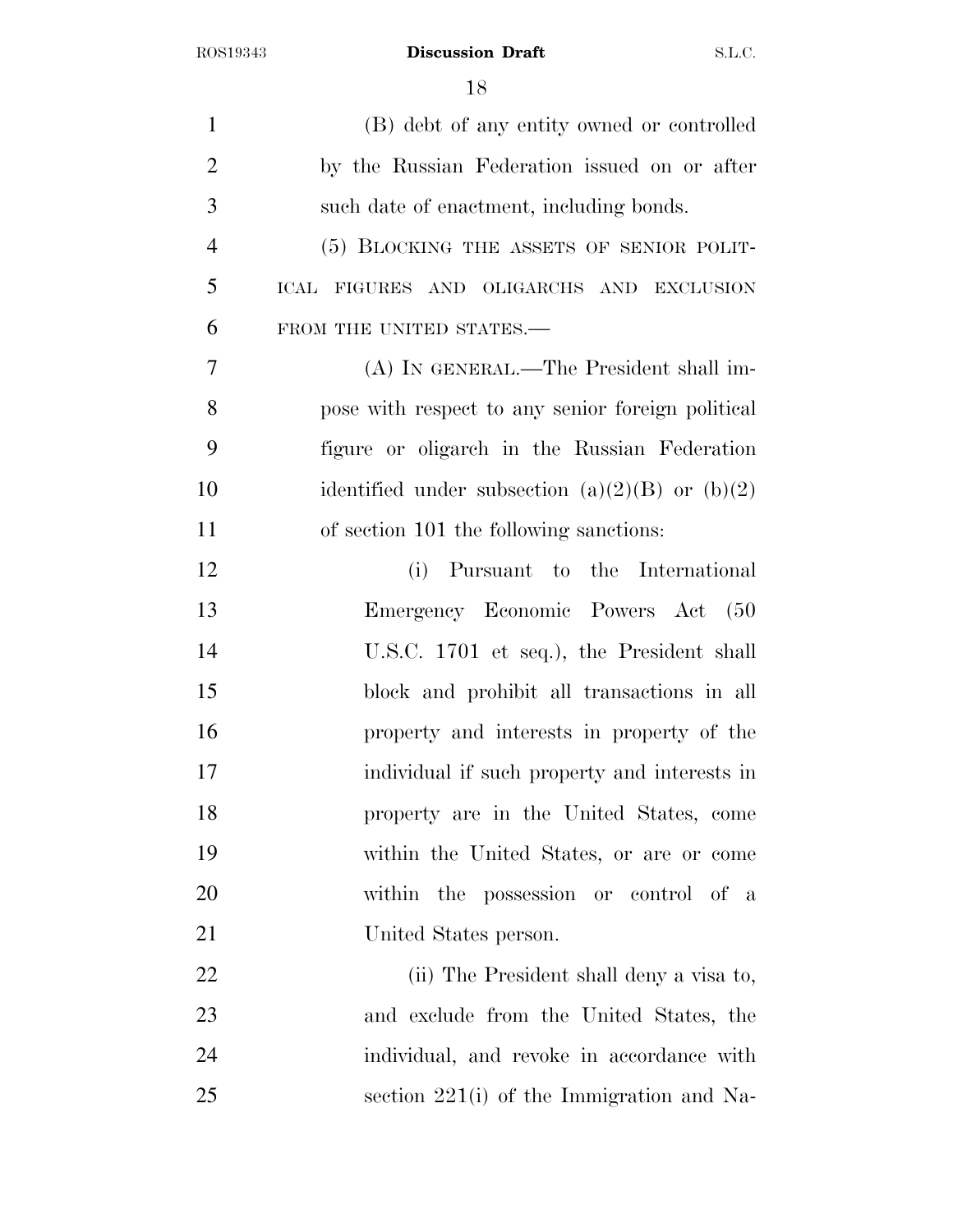| $\mathbf{1}$   | tionality Act $(8 \text{ U.S.C. } 1201(i))$ any visa  |
|----------------|-------------------------------------------------------|
| $\overline{2}$ | or other documentation of the individual.             |
| 3              | (B) PUBLIC AVAILABILITY OF INFORMA-                   |
| $\overline{4}$ | TION.—Information about the denial or revoca-         |
| 5              | tion of a visa or other documentation under           |
| 6              | subparagraph $(A)(ii)$ shall be made available to     |
| 7              | the public.                                           |
| 8              | (b) REPORT TO CONGRESS.                               |
| 9              | (1) IN GENERAL.—Not later than one year               |
| 10             | after the date of the enactment of this Act, and an-  |
| 11             | nually thereafter, the President shall submit to the  |
| 12             | committees specified in paragraph (2) a report iden-  |
| 13             | tifying the 5 largest financial institutions owned or |
| 14             | controlled by the Government of the Russian Fed-      |
| 15             | eration, determined by estimated net assets.          |
| 16             | (2) COMMITTEES SPECIFIED.—The committees              |
| 17             | specified in this paragraph are—                      |
| 18             | (A) the Committee on Banking, Housing,                |
| 19             | and Urban Affairs and the Committee on For-           |
| 20             | eign Relations of the Senate; and                     |
| 21             | (B) the Committee on Financial Services               |
| 22             | and the Committee on Foreign Affairs of the           |
| 23             | House of Representatives.                             |
| 24             | (c) EXCEPTIONS.—                                      |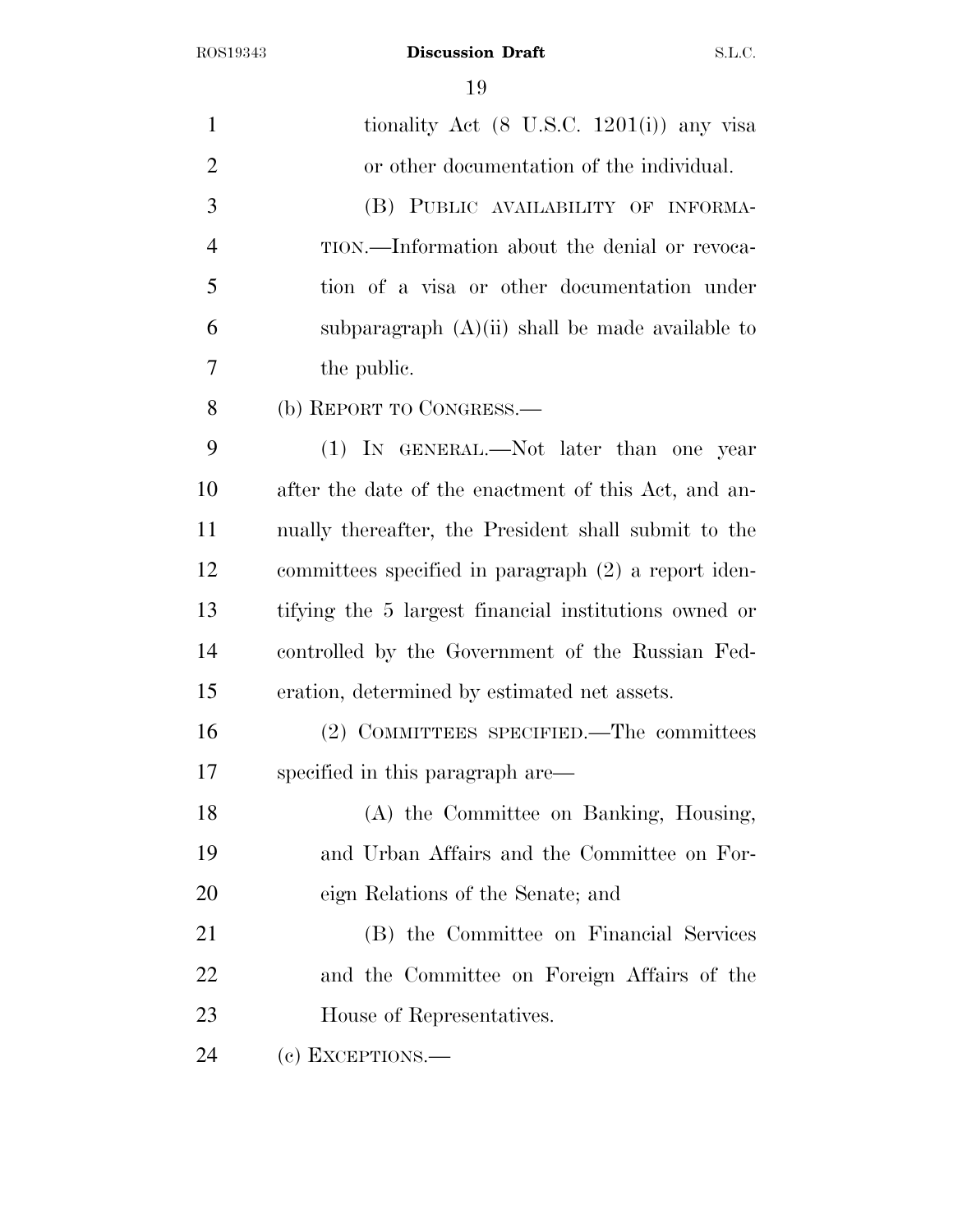(1) IMPORTATION OF GOODS.—The requirement to impose sanctions under subsection (a) shall not include the authority to impose sanctions with re-spect to the importation of goods.

 (2) COMPLIANCE WITH UNITED NATIONS HEAD-6 QUARTERS AGREEMENT.—Subsection  $(a)(5)(A)(ii)$  shall not apply with respect to the admission of an alien to the United States if such admission is nec- essary to comply with United States obligations under the Agreement between the United Nations and the United States of America regarding the Headquarters of the United Nations, signed at Lake Success June 26, 1947, and entered into force No- vember 21, 1947, under the Convention on Consular Relations, done at Vienna April 24, 1963, and en- tered into force March 19, 1967, or under other international agreements.

 (3) ACTIVITIES OF NASA.—The requirement to impose sanctions under subsection (a) shall not apply with respect to activities of the National Aero-nautics and Space Administration.

22 (d) IMPLEMENTATION; PENALTIES.—

23 (1) IMPLEMENTATION.—The President may ex- ercise all authorities provided under sections 203 and 205 of the International Emergency Economic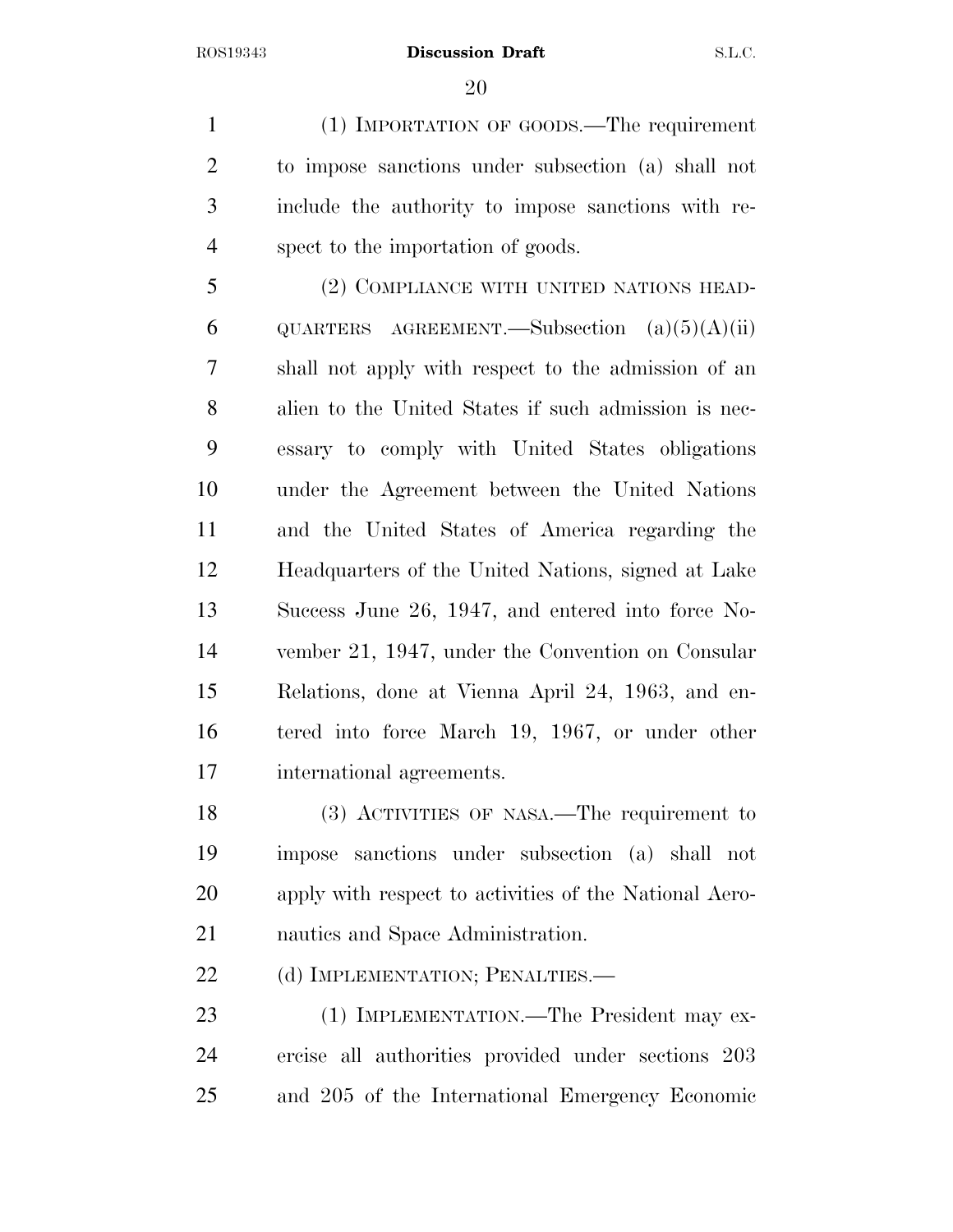Powers Act (50 U.S.C. 1702 and 1704) to carry out this section.

 (2) PENALTIES.—A person that violates, at- tempts to violate, conspires to violate, or causes a violation of this section or any regulation, license, or order issued to carry out this section shall be subject to the penalties set forth in subsections (b) and (c) of section 206 of the International Emergency Eco- nomic Powers Act (50 U.S.C. 1705) to the same ex- tent as a person that commits an unlawful act de-scribed in subsection (a) of that section.

 (e) EXTENSION OF PERIOD TO ALLOW CESSATION OF PROHIBITED BUSINESS.—The President may extend the 30-day period specified in subsection (a), except with respect to sanctions under paragraph (5) of that sub- section, for an additional period not to exceed 180 days if the President certifies to the appropriate congressional committees that the extension—

 (1) is in the national security interest of the United States; and

 (2) is necessary to enable non-Russian persons impacted by sanctions under subsection (a) to wind down business prohibited as a result of those sanc-tions.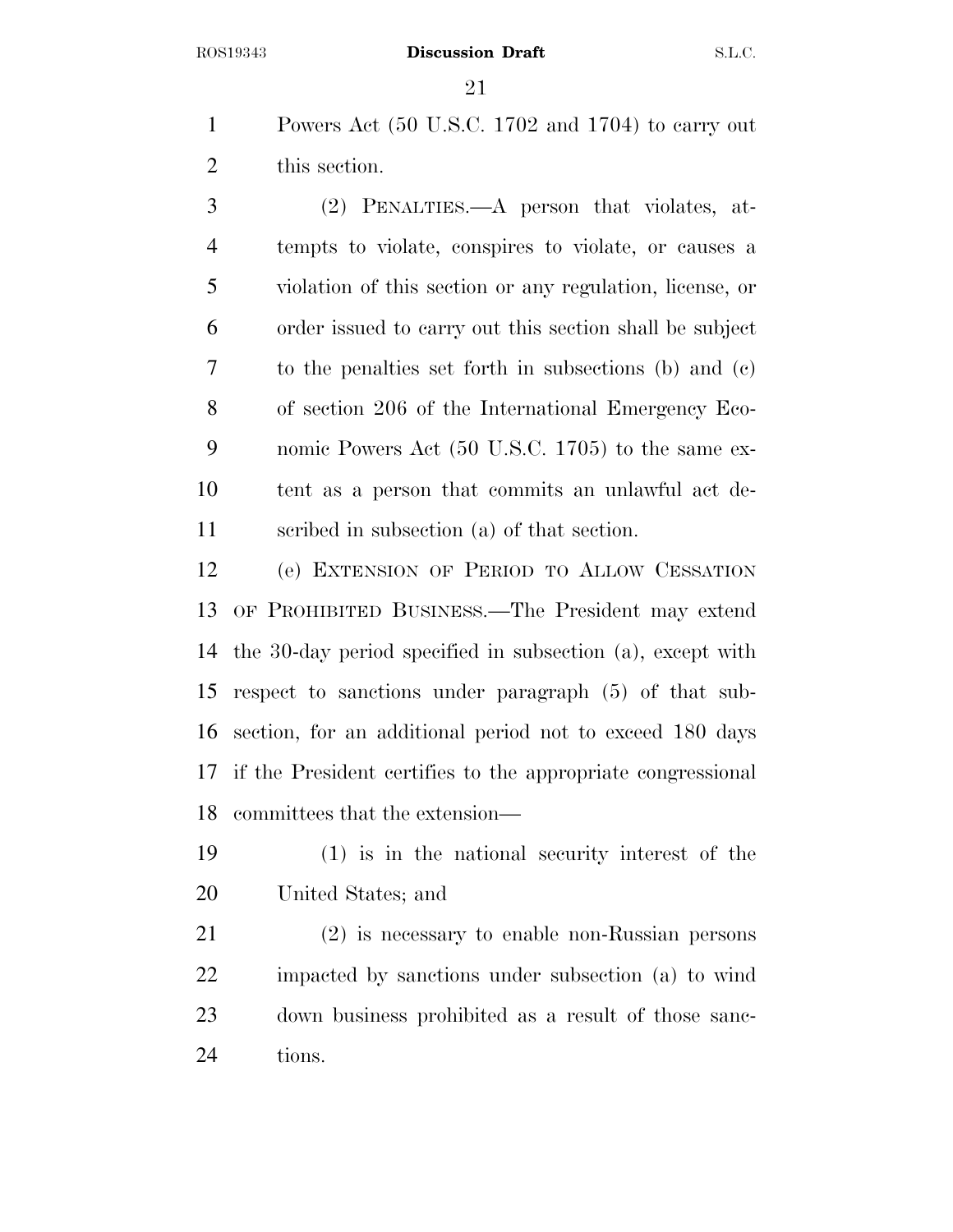(f) NATIONAL SECURITY WAIVER.—The President may waive the application of sanctions under subsection (a) with respect to a person, except sanctions under para- graph (5) of that subsection, if the President submits to the appropriate congressional committees a determination in writing that—

 (1) the waiver is in the vital national security interest of the United States; and

 (2) failing to use the waiver will cause signifi- cant adverse harm to the vital national security in-terests of the United States.

(g) SUSPENSION.—

 (1) IN GENERAL.—The President may suspend sanctions imposed under subsection (a) on or after the date on which the Director of National Intel-16 ligence, in consultation with the Director of the Fed- eral Bureau of Investigation, the Director of the Na- tional Security Agency, the Director of the Central Intelligence Agency, the Secretary of State, the Sec- retary of the Treasury, and the Attorney General, submits to the appropriate congressional committees and leadership a certification that the Government of the Russian Federation has not engaged in inter- ference in United States elections for at least one Federal election cycle.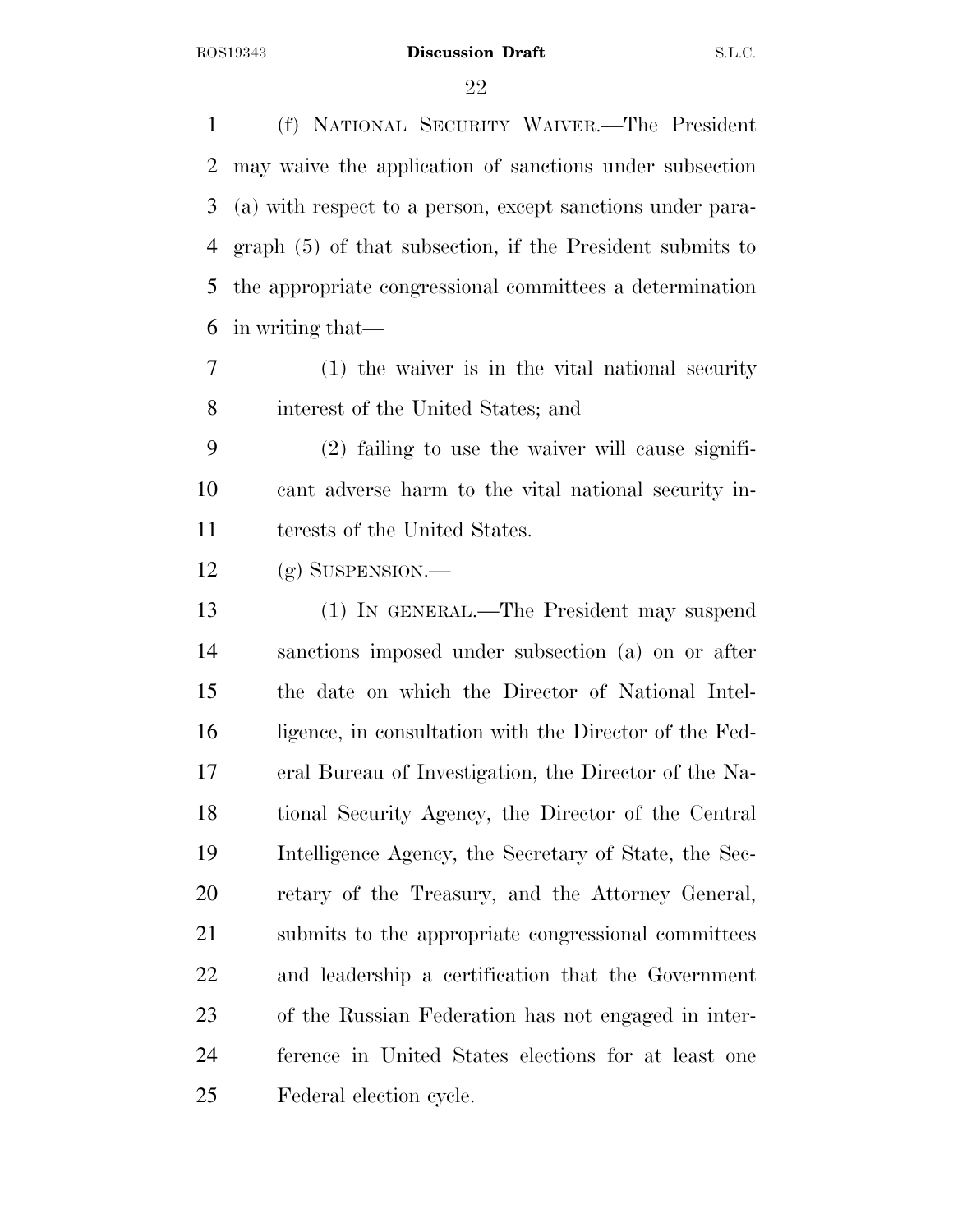| $\mathbf{1}$   | (2) REIMPOSITION.                                       |
|----------------|---------------------------------------------------------|
| $\overline{2}$ | (A) REPORTS REQUIRED.—Not later than                    |
| 3              | 90 days after a suspension of sanctions under           |
| $\overline{4}$ | paragraph (1) takes effect, and every 90 days           |
| 5              | thereafter, the President shall submit to the ap-       |
| 6              | propriate congressional committees and leader-          |
| 7              | ship a report on whether the Government of the          |
| 8              | Russian Federation is taking measures to-               |
| 9              | (i) improve the oversight of and pros-                  |
| 10             | ecutions relating to interference in United             |
| 11             | States elections; and                                   |
| 12             | (ii) credibly demonstrate a significant                 |
| 13             | change in behavior and credibly commit to               |
| 14             | not engaging in such interference in the                |
| 15             | future.                                                 |
| 16             | (B) REIMPOSITION.—If the President de-                  |
| 17             | termines under subparagraph (A) that the Gov-           |
| 18             | ernment of the Russian Federation is not tak-           |
| 19             | ing measures described in that subparagraph,            |
| 20             | the President shall reimpose the sanctions sus-         |
| 21             | pended under paragraph (1).                             |
| 22             | (h) TERMINATION.—The President may terminate            |
| 23             | sanctions imposed under subsection (a) on or after the  |
| 24             | date on which the Director of National Intelligence, in |

consultation with the Director of the Federal Bureau of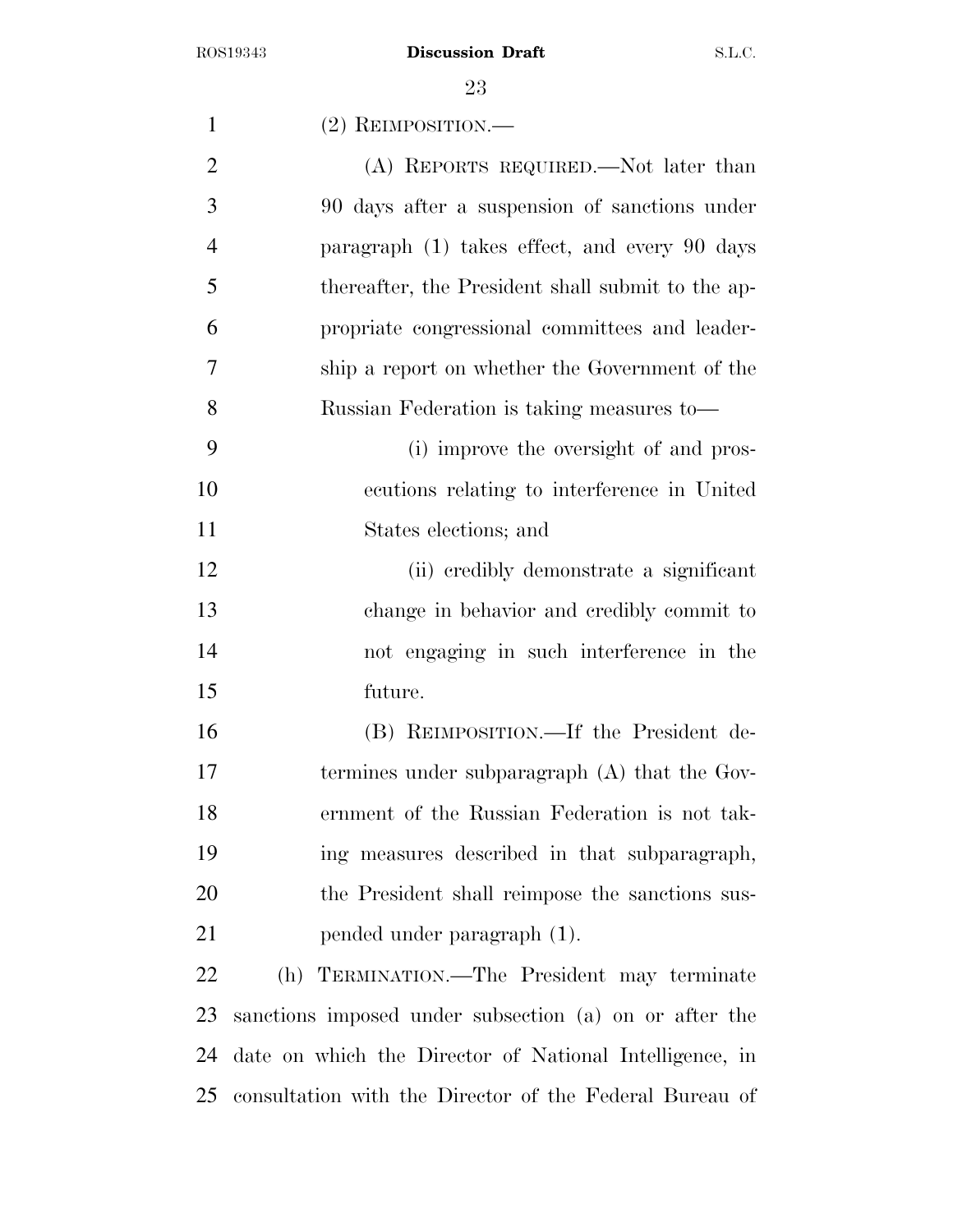Investigation, the Director of the National Security Agen- cy, the Director of the Central Intelligence Agency, the Secretary of State, the Secretary of the Treasury, and the Attorney General, submits to the appropriate congres- sional committees and leadership a certification that— (1) the Government of the Russian Federation has not engaged in interference in United States elections for at least 2 Federal election cycles; and (2) the President has received credible commit- ments from the Government of the Russian Federa- tion that that Government will not engage in such interference in the future. **SEC. 203. CONGRESSIONAL REVIEW OF WAIVER, SUSPEN- SION, AND TERMINATION OF SANCTIONS.**  Section 216(a)(2) of the Countering America's Ad- versaries Through Sanctions Act (22 U.S.C. 9511(a)(2)) is amended— 18 (1) in subparagraph  $(A)(i)$ , by inserting "or suspend the application of sanctions described in 20 subparagraph  $(B)(i)(IV)$ " after "subparagraph  $(B)$ "; and 22 (2) in subparagraph  $(B)(i)$ — 23 (A) in subclause (II), by striking "; or" and inserting a semicolon;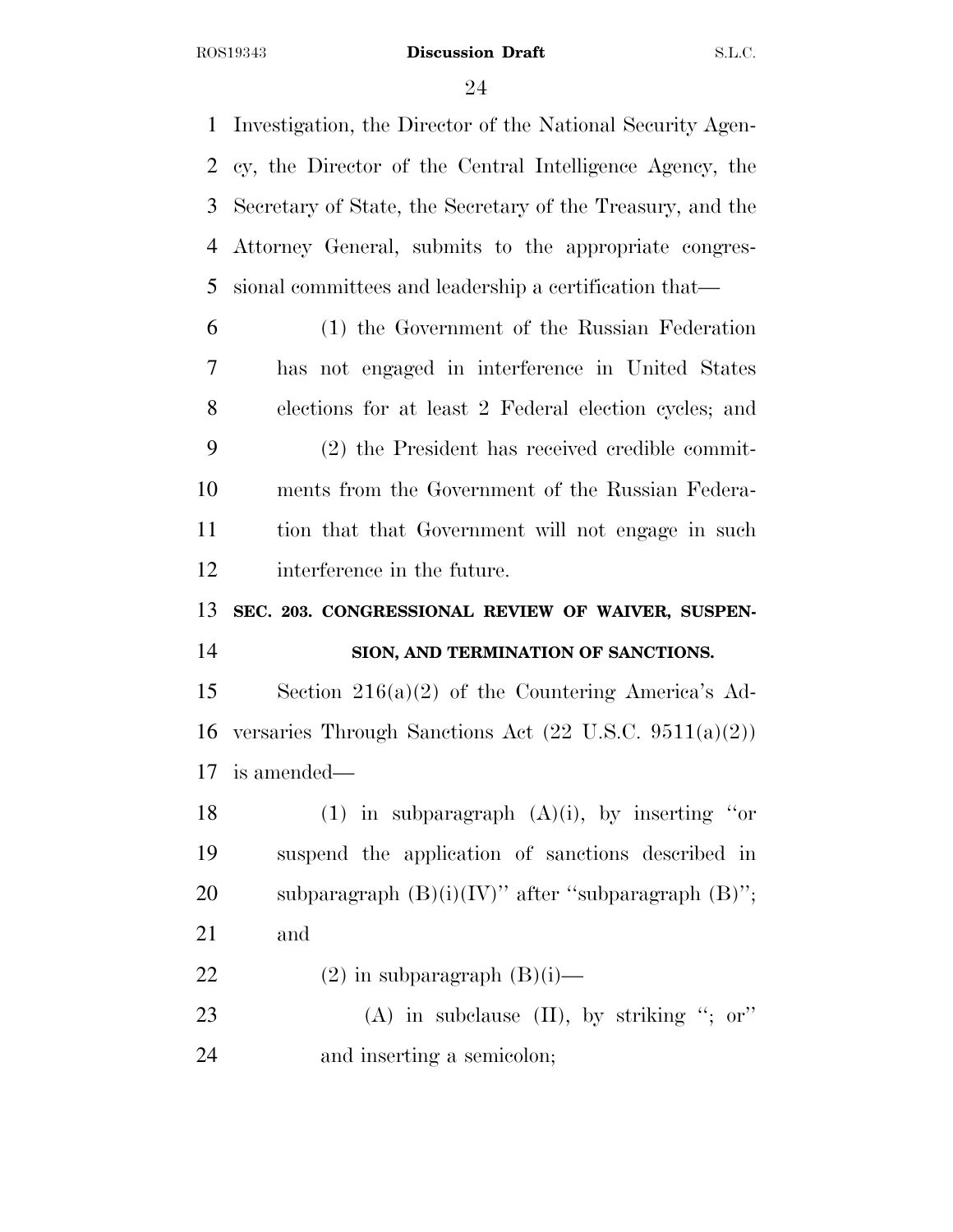$\Omega$   $\sim$ 

|                | 25                                                           |
|----------------|--------------------------------------------------------------|
| $\mathbf{1}$   | $(B)$ in subclause $(III)$ , by striking "; and"             |
| $\overline{2}$ | and inserting "; or"; and                                    |
| 3              | (C) by adding at the end the following:                      |
| $\overline{4}$ | "(IV) section $202$ of the Defend-                           |
| 5              | ing Elections from Threats by Estab-                         |
| 6              | lishing Redlines Act of 2019; and".                          |
| 7              | SEC. 204. SENSE OF CONGRESS ON STRATEGY ON COORDI-           |
| 8              | NATION WITH EUROPEAN UNION.                                  |
| 9              | It is the sense of Congress that, not later than 180         |
| 10             | days after the date of the enactment of this Act, the Presi- |
| 11             | dent should submit to the appropriate congressional com-     |
| 12             | mittees and leadership a strategy on how the United          |
| 13             | States will—                                                 |
| 14             | (1) work in concert with the European Union                  |
| 15             | and member countries of the European Union to                |
| 16             | deter interference by the Government of the Russian          |
| 17             | Federation in elections; and                                 |
| 18             | (2) coordinate with the European Union and                   |
| 19             | member countries of the European Union to enact              |
| 20             | legislation similar to this Act.                             |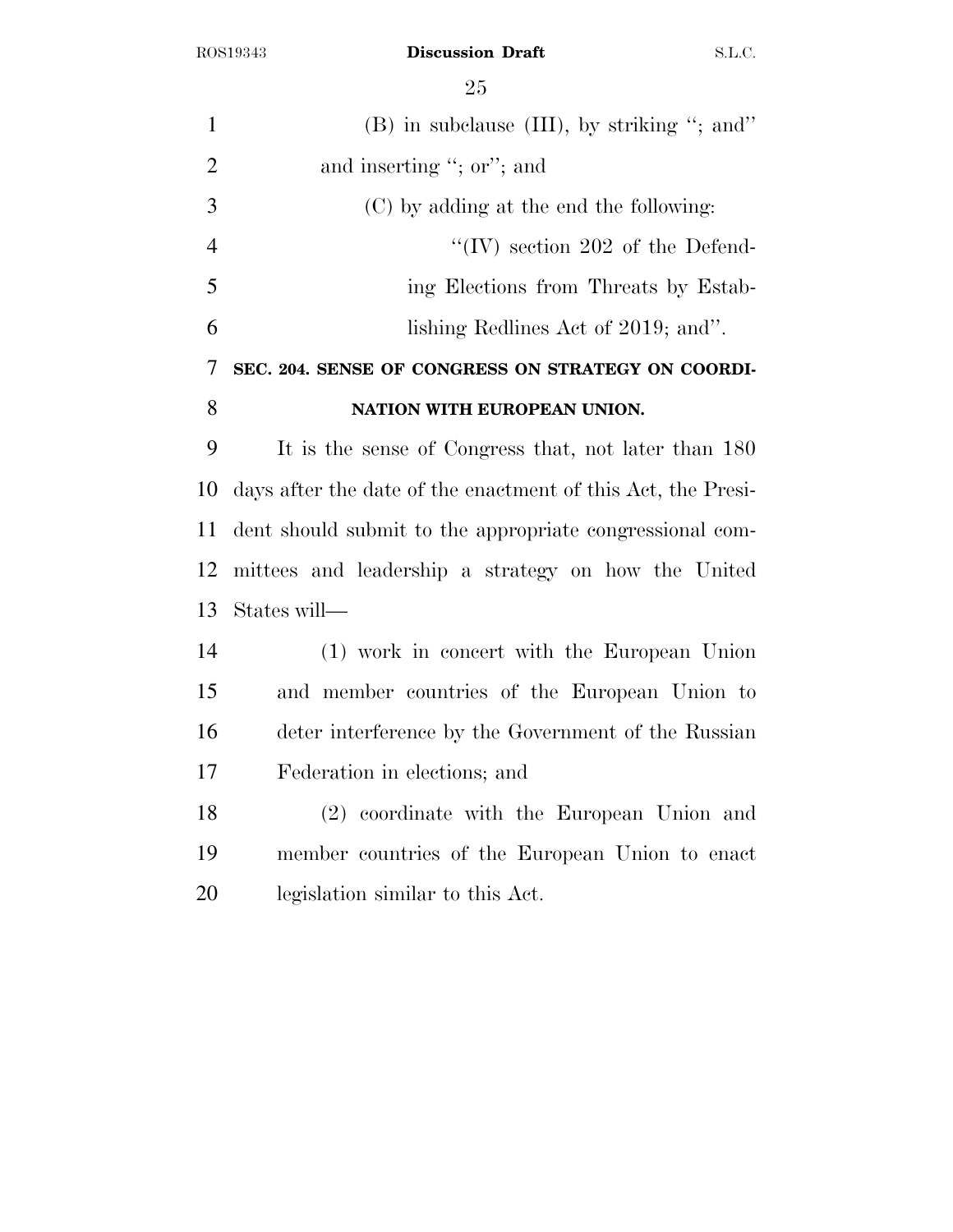## **TITLE III—DETERRING INTER- FERENCE IN UNITED STATES ELECTIONS BY OTHER FOR-EIGN GOVERNMENTS**

## **SEC. 301. BRIEFING ON INTERFERENCE IN UNITED STATES**

### **ELECTIONS.**

 Not later than 90 days after the date of the enact- ment of this Act, and every 90 days thereafter, the Presi- dent, or a designee of the President, shall brief the appro- priate congressional committees and leadership on any government of a foreign country, or person acting as an agent of or on behalf of that government, that is deter- mined by the President to have engaged in or to be likely to engage in interference in a United States election.

 **SEC. 302. SENSE OF CONGRESS ON DETERRENCE STRATE- GIES FOR INTERFERENCE IN UNITED STATES ELECTIONS BY FOREIGN GOVERNMENTS OF** 

**CONCERN.** 

 It is the sense of Congress that, not later than 90 days after the date of the enactment of this Act, the Presi- dent should submit to the appropriate congressional com-mittees and leadership a report that includes—

 (1) a strategy of the President to deter inter- ference in a United States election by the Govern-ment of the People's Republic of China, the Govern-